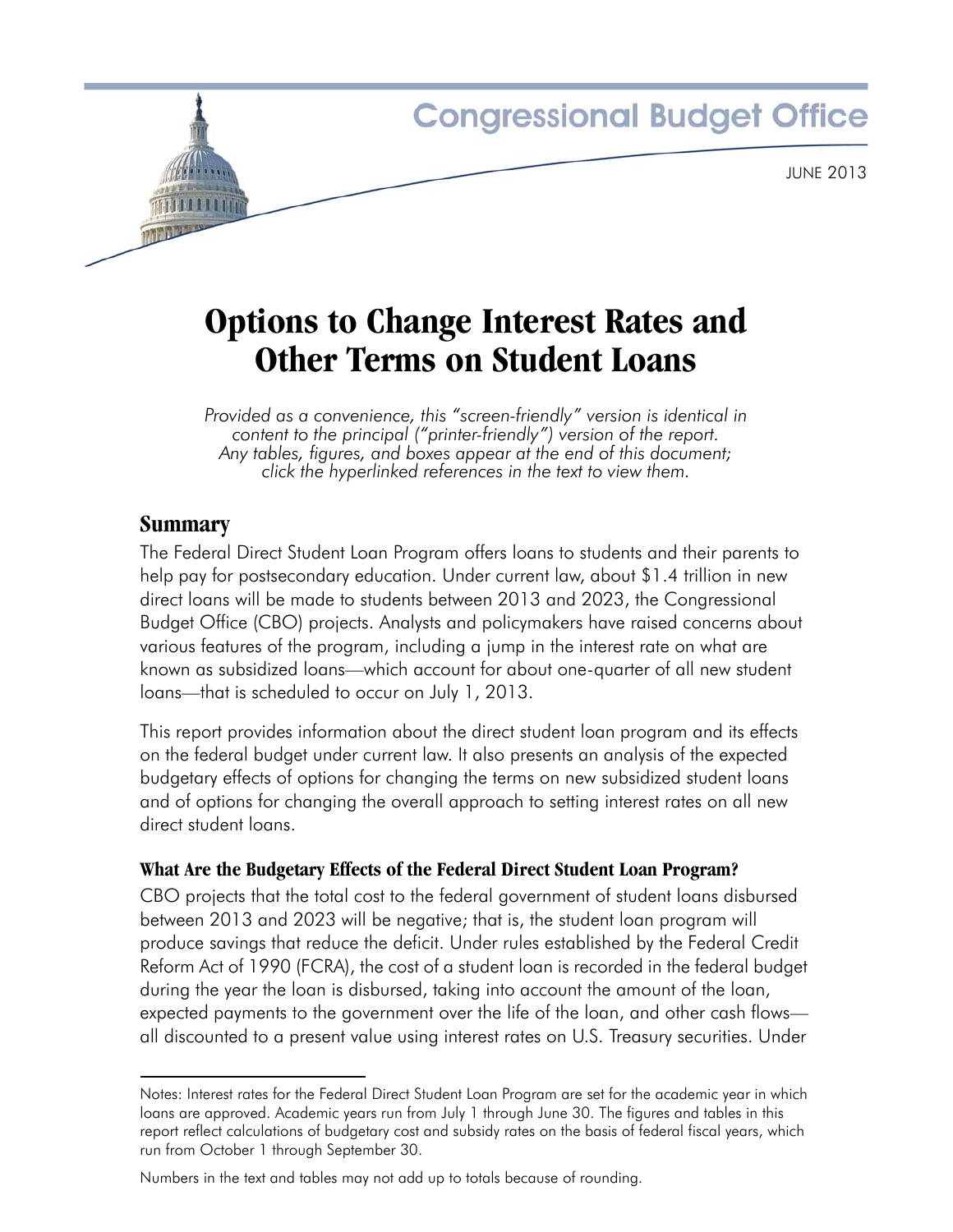FCRA's rules, CBO estimates, savings from the program will be \$184 billion for loans made between 2013 and 2023. The estimated savings are \$37 billion in 2013 but will diminish over time to fall below \$10 billion per year from 2018 through 2023. (That \$37 billion in savings for loans originated in 2013 excludes savings of \$15 billion that CBO expects to be recorded in the budget this year as a result of the Administration's reassessment of the cost of student loans made in previous years.)

Because FCRA requires the discounting of future cash flows using rates on Treasury securities, the effect of the student loan program on the federal budget depends in part on the difference between two sets of interest rates: those paid by borrowers and those paid by the federal government on Treasury securities. Beginning in July 2013, the interest rates charged for all student loans will be 6.8 percent or 7.9 percent, depending on the type of loan. The government currently borrows at much lower rates; CBO expects the average for 10-year Treasury notes, for example, to be 2.1 percent during 2013. The large gap between the rates paid by student loan borrowers and those paid by the federal government is the source of the savings attributable to the program in 2013. The rates the government pays are expected to rise in coming years, however, thereby reducing the annual budgetary savings from the student loan program.

FCRA accounting does not consider some costs borne by the government. In particular, it omits the risk taxpayers face because federal receipts from interest and principal payments on student loans tend to be low when economic and financial conditions are poor and resources therefore are more valuable. Fair-value accounting methods account for such risk and, as a result, the program's savings are less (or its costs are greater) under fair-value accounting than they are under FCRA's rules. On a fair-value basis, CBO projects that the student loan program will yield \$6 billion in savings in 2013 and will have a cost of \$95 billion for the 2013–2023 period as a whole, compared with projected savings of \$37 billion this year and \$184 billion for the entire period on a FCRA basis.

### **How Would Setting Different Interest Rates Affect the Student Loan Program?**

The federal government's three main types of direct loans—subsidized, unsubsidized, and PLUS loans—are offered to different kinds of borrowers on different terms. The interest rate for subsidized loans is currently scheduled to double from 3.4 percent to 6.8 percent on July 1, 2013. Rates are currently higher for the other two types of loans—6.8 percent for unsubsidized loans and 7.9 percent for PLUS loans—and those rates are not scheduled to change. Analysts and policymakers have expressed concerns about the upcoming change in the rate on subsidized loans, the student loan program's effect on the federal budget, year-to-year fluctuations in the cost of the program both to the government and to borrowers, and other issues.

CBO has assessed a range of potential ways that policymakers could alter the terms of subsidized loans: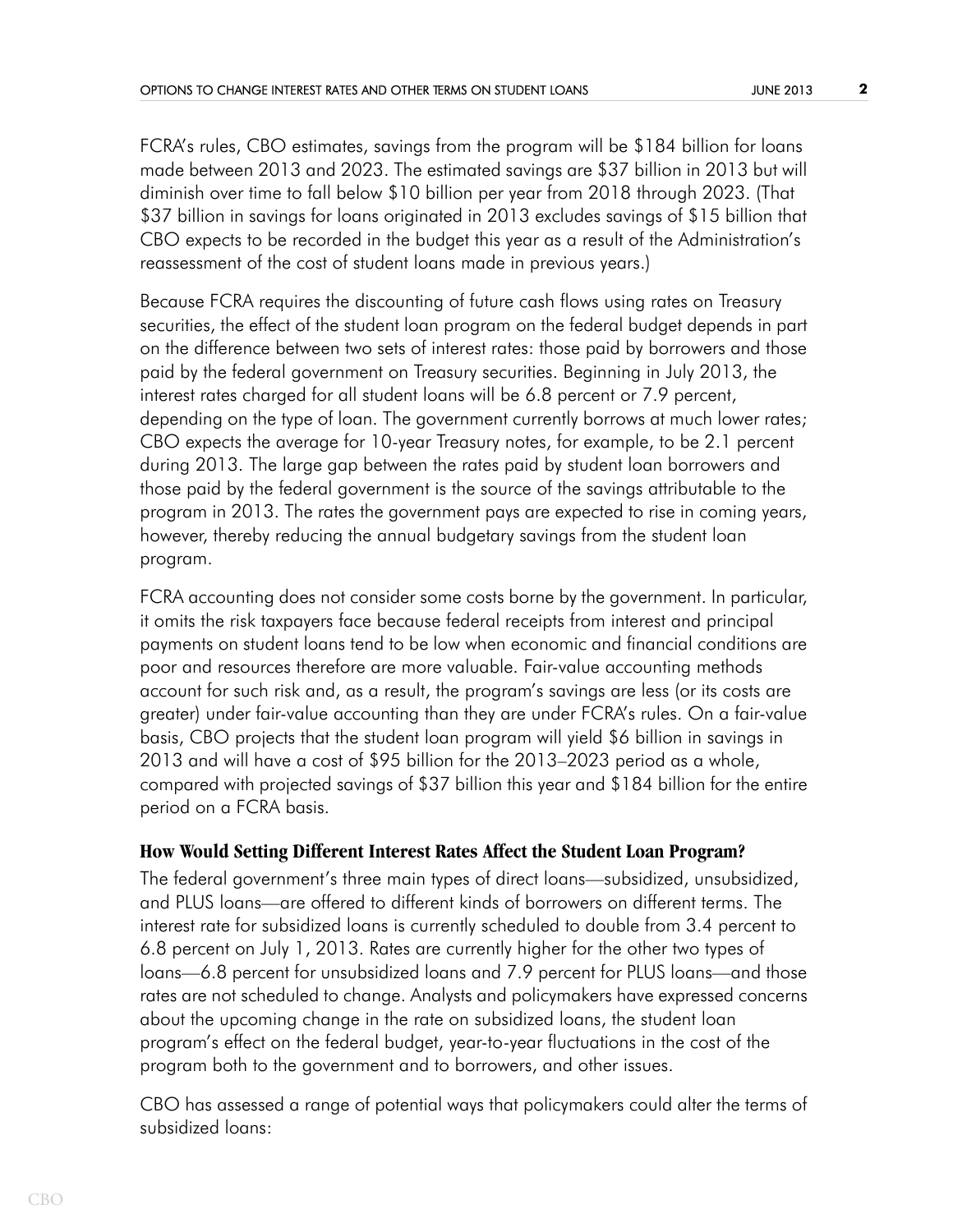- Keep the current rate of 3.4 percent on subsidized loans rather than allowing it to double as scheduled under current law. That option would increase the cost of the student loan program to the government by \$41 billion between 2013 and 2023.
- **Restrict access to subsidized loans to students who are eligible to receive Pell grants** while allowing the interest rate to rise to 6.8 percent, or eliminate the subsidized loan program altogether. Those alternatives would increase the government's savings during the 2013–2023 period by \$21 billion and \$49 billion, respectively.
- Keep the rate on subsidized loans at 3.4 percent and restrict access to subsidized loans to students who are eligible to receive Pell grants. That option would increase the cost of the student loan program to the government by \$1 billion between 2013 and 2023.

CBO also considered options that would change the overall approach to setting interest rates on all new direct student loans. All of those options would link interest rates on direct student loans to the rates paid on Treasury securities. One set of options would link rates on student loans to the rate for 10-year Treasury notes in the year a loan is disbursed—much like a fixed-rate home mortgage. Another set of options would reset the interest rate annually—much like a variable-rate home mortgage—for student loans made on or after July 1, 2013. In those options, the rate would be linked to the current rate on the 1-year Treasury note.

Any of those options for changing the way that student loan interest rates are set would reduce year-to-year fluctuations in the amount the program costs the government. Whether that cost increased or decreased overall for the next decade would depend on which changes were made. Those options also would generate year-to-year changes in the interest rates that borrowers paid and could lead to high interest rates on student loans if rates on Treasury securities rose sharply. Costs to borrowers could be contained if caps were set for interest rates on student loans, although such caps also would increase the cost of the program to the federal government.

# **Federal Direct Student Loans**

The Federal Direct Student Loan Program (also known as the William D. Ford Direct Student Loan Program) lends money directly to students and their parents to help finance postsecondary education. $^1$  To qualify for a loan, a borrower must be an undergraduate, a graduate student, or the parent of a dependent undergraduate

<sup>1.</sup> The Federal Family Education Loan Program (under which the government guaranteed loans from private lenders) ended in June 2010; this report does not discuss that program even though many of its loans are still outstanding, nor does it consider the Federal Perkins Loan Program, a much smaller program administered by participating postsecondary institutions. For more information on federal lending for postsecondary education, see Department of Education, "Federal Student Aid," [http://studentaid.ed.gov/types/loans.](http://studentaid.ed.gov/types/loans)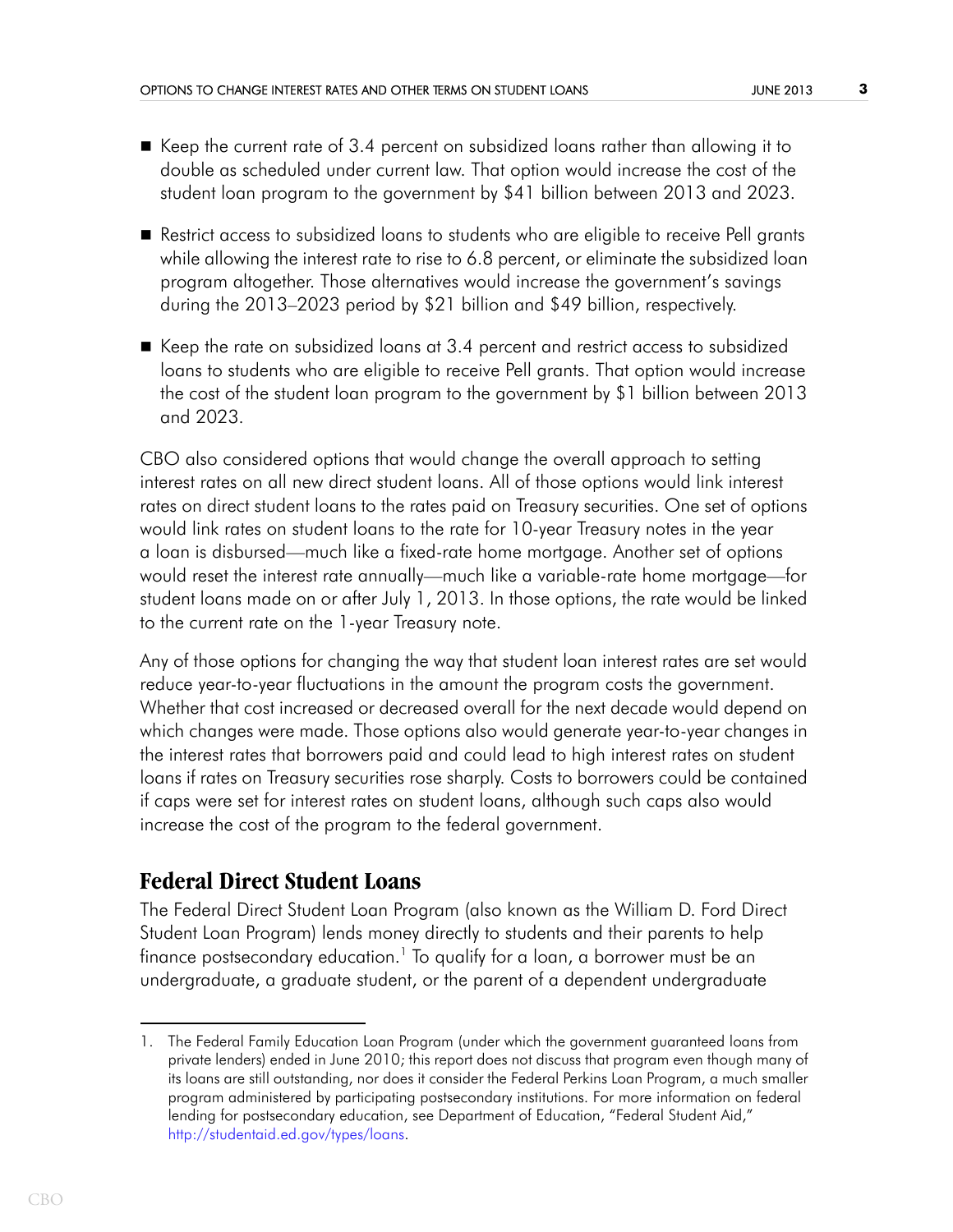(generally, an undergraduate who is under age 24, is unmarried, and has no dependents of his or her own). Borrowers repay their loans through loan servicers.

The federal government offers three types of direct loans—subsidized, unsubsidized, and PLUS loans.<sup>2</sup> Eligibility for each type depends on whether the borrower is a student or parent, whether a student is enrolled in an undergraduate or graduate program, whether the student is financially independent or not, and whether the borrower demonstrates financial need. The terms of the loans also differ in the amounts that can be borrowed, their interest rates, and the periods during which interest accrues.

Subsidized loans are available only to undergraduate students who demonstrate financial need as determined by program rules. $^3$  Financial need depends in part on student and family income and in part on education costs. The amount that can be borrowed through subsidized loans is limited, depending on the student's year in school, whether the borrower is financially independent or not, and the amount of other student financial aid received. Interest does not accrue on subsidized loans while a borrower is enrolled or for certain other periods; in contrast, interest does accrue on unsubsidized and PLUS loans from the date of origination. Unsubsidized loans are available to undergraduate and graduate students (including students in professional degree programs) and are made without regard to financial need, although they too are subject to borrowing limits. Because of the borrowing limits on subsidized loans, many borrowers take out both kinds of loans–—subsidized and unsubsidized—which are expected to account for about 26 percent and 56 percent, respectively, of new direct lending (by dollar volume) in 2013 (see [Table 1](#page-15-0)).

<span id="page-3-0"></span>PLUS loans, the third category, are available to parents of dependent students and to graduate students who have reached borrowing limits for other federal direct loans. Those loans are expected to account for about 18 percent of direct student loans in 2013.4

Direct student loans carry either variable or fixed interest rates, depending on the date of origination. All subsidized, unsubsidized, and PLUS loans originated before July 1, 2006, had and continue to have variable interest rates that are indexed each July to

<sup>2.</sup> The labels *subsidized* and *unsubsidized* do not indicate whether loans are provided at rates that are below the government's cost or below the rates that borrowers would face in the private market; rather, they refer to differences in the terms of loans that are described below.

<sup>3.</sup> Subsidized loans have been restricted to undergraduate students since July 2012. Before then, graduate students also could take out subsidized loans.

<sup>4.</sup> Borrowers with more than one loan can consolidate them into a single obligation with a fixed interest rate that is a weighted average of the underlying loans' interest rates and that is capped at 8.25 percent. FCRA requires CBO to treat consolidations as modifications to the terms of existing loans, not as new loans. For more information about consolidation loans, see Congressional Budget Office, *The Cost of the Consolidation Option for Student Loans (May 2006), [www.cbo.gov/](http://www.cbo.gov/publication/17767)* [publication/17767.](http://www.cbo.gov/publication/17767)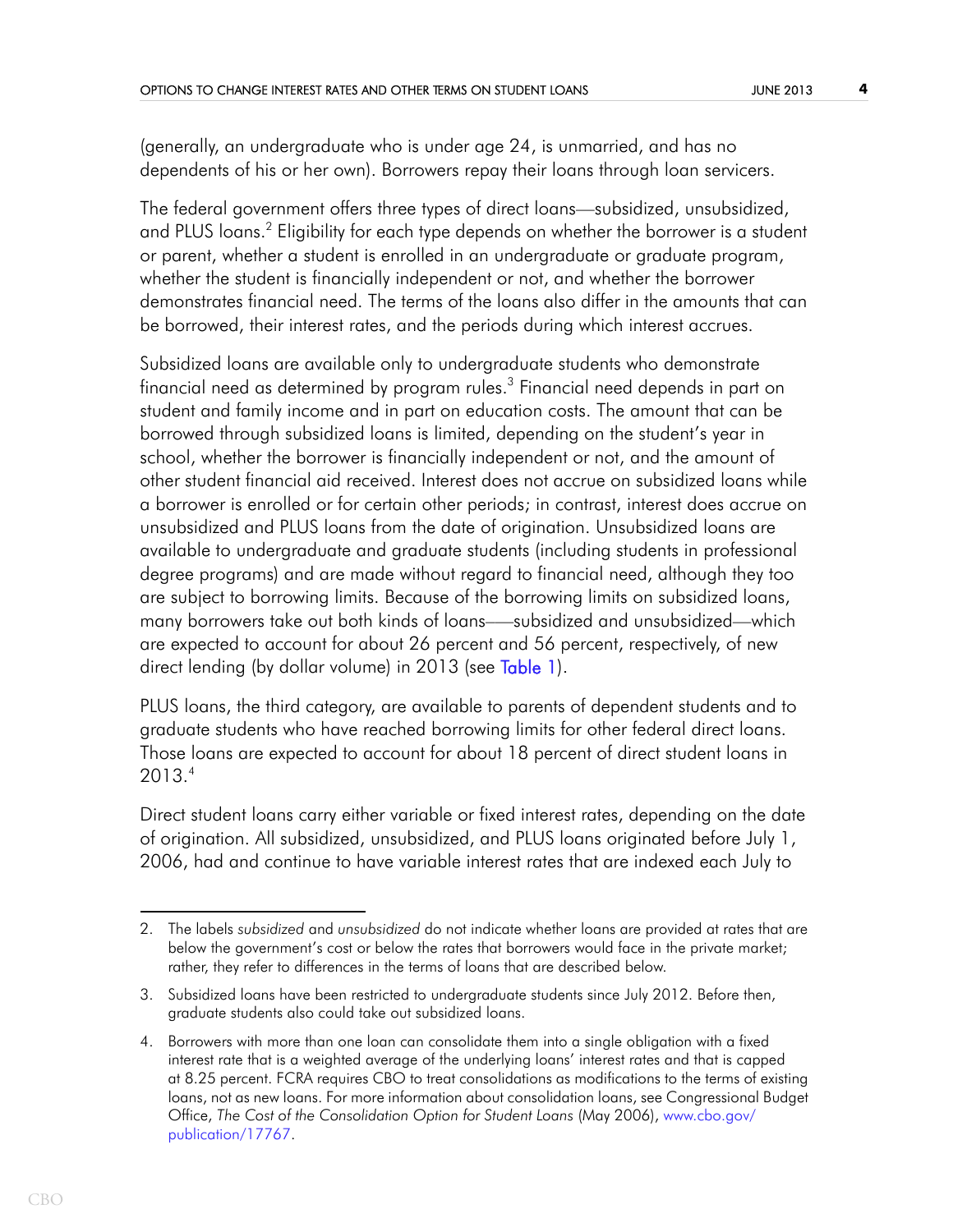the yield on the 3-month Treasury bill. However, those rates are capped at 8.25 percent for subsidized and unsubsidized loans and at 9.0 percent for PLUS loans. Loans originated on or after July 1, 2006, carry fixed interest rates that range from 3.4 percent to 7.9 percent; most have an interest rate of 6.8 percent. Rates on existing variable-rate loans have fluctuated considerably over time in response to changes in the Treasury's borrowing rate, but the caps have dampened the variability that would have occurred in their absence. Because the Treasury's borrowing rates are currently low, the rates on existing variable-rate loans are below the rates on new fixed-rate loans.

For most of the program's history, interest rates were the same for subsidized and unsubsidized loans. In July 2008, however, rates for new subsidized loans were set below those for new unsubsidized loans, and, in July 2011, the rate for new subsidized loans was set at 3.4 percent. That rate is scheduled to remain in effect until July 1, 2013, when current law would return the rate to 6.8 percent, thus again matching the interest rate on new unsubsidized loans. No further rate changes are scheduled under current law: New subsidized and unsubsidized loans will carry a rate of 6.8 percent, and the rate on new PLUS loans will remain at 7.9 percent.

# **The Cost to the Federal Government of the Direct Student Loan Program**

The cost of the Federal Direct Student Loan Program is recorded in the budget according to rules specified in FCRA.<sup>5</sup> However, the FCRA methodology does not account for costs to taxpayers that stem from certain risks involved in lending—risks that private investors would require compensation to bear. Fair-value accounting includes those costs and therefore generates a higher estimated cost of the program. Under either method, the cost to the federal government of student loans varies according to the type of loan: Unsubsidized loans cost the government less (per dollar lent) than subsidized loans do, and PLUS loans cost the government less than unsubsidized loans.

# **Budgetary Cost**

Under FCRA, the cost of federal loans—known as a credit subsidy—is recorded in the budget in the year the loans are disbursed. The credit subsidy is the net present value of the federal government's expected cash flows over the life of a loan, using interest rates on Treasury securities of comparable maturity to discount the cash flows.<sup>6</sup> According to

<sup>5.</sup> For a discussion of the FCRA methodology, see Congressional Budget Office, letter to the Honorable Judd Gregg providing an analysis of the subsidy costs of direct and guaranteed student loans (July 27, 2009), [www.cbo.gov/publication/20774](http://www.cbo.gov/publication/20774).

<sup>6.</sup> Net present value is a single number that expresses a flow of current and future income (or payments) in terms of an equivalent lump sum received (or paid) today. The present value depends on the rate of interest (the discount rate) used in the calculation.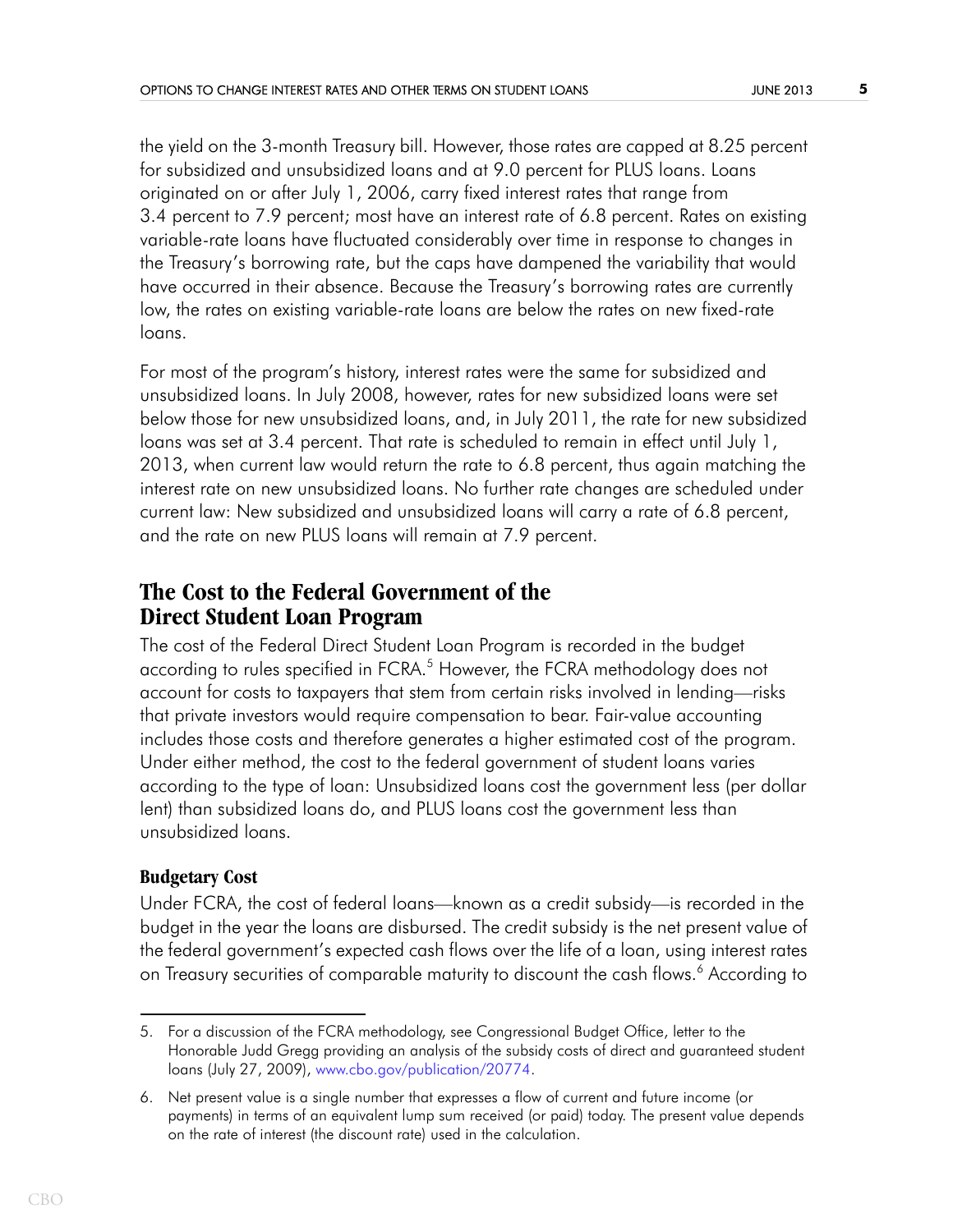<span id="page-5-0"></span>procedures established by FCRA, CBO projects that student loans issued between 2013 and 2023 will save the government a total of \$184 billion (see [Table 2](#page-16-0)).<sup>7</sup>

The cost of the student loan program is projected to be negative in each year of the coming decade because of the difference between interest rates on government borrowing and those on student loans. Specifically, the gap between those sets of rates is expected to be large enough to produce enough savings to more than offset the anticipated cost to the government arising from delayed payments and defaults by some borrowers. However, the cost of the program is projected to become less negative—that is, the federal government's savings are projected to decrease—each year between 2013 and 2018 before leveling off thereafter. That pattern arises because interest rates on student loans will be constant throughout the period under current law while the rates on Treasury securities will rise. For example, CBO projects that the rate on 10-year Treasury notes will rise from 2.1 percent in 2013 to 5.2 percent in 2018 as the economy strengthens. As a result, annual savings for the student loan program are projected to fall from \$37 billion in 2013 to \$8 billion in 2018. (The amount for 2013 is the budgetary cost of loans disbursed in 2013. CBO expects that the budget will also record savings of \$15 billion this year as a result of reestimates of the cost of student loans disbursed in earlier years; such credit reestimates for federal loans are made annually by the Office of Management and Budget and the federal agencies responsible for lending programs.)

### **Fair-Value Cost**

Although the FCRA methodology accounts for expected losses from defaults, it does not account for the fact that losses from defaults tend to be highest when economic and financial conditions are poor—which is when resources are scarcer and hence more valuable. The cost of that "market risk" is excluded from FCRA estimates because the FCRA methodology discounts expected future cash flows at Treasury borrowing rates rather than at higher interest rates that incorporate the cost of such risk.

Credit subsidies estimated using the fair-value methodology represent a broader measure of cost that includes the cost of market risk.<sup>8</sup> The fair value of a student loan approximates its value in a competitive private market, and a fair-value subsidy occurs whenever the government accepts less stringent terms than private-sector lenders would require to make comparable loans.

<sup>7.</sup> Credit subsidies do not include administrative costs, which CBO projects will be about \$15 billion for direct student loans between 2013 and 2023.

<sup>8.</sup> See Congressional Budget Office, *Costs and Policy Options for Federal Student Loan Programs*  (March 2010), [www.cbo.gov/publication/21018](http://www.cbo.gov/publication/21018). Because FCRA estimates do not include administrative expenses, and because such expenses are appropriated separately and recorded in the budget on a cash basis, CBO's fair-value estimates in this report exclude those expenses as well.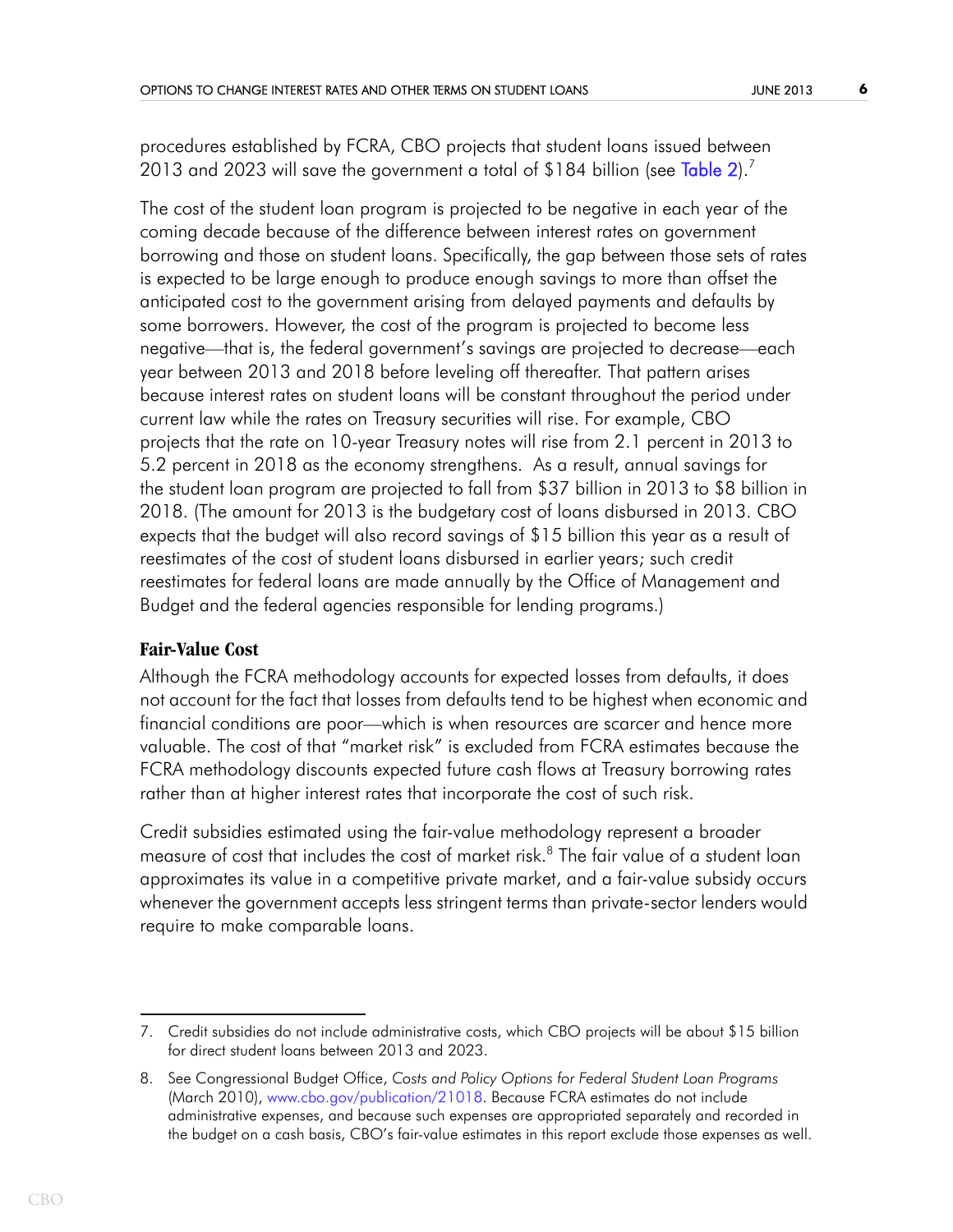Taking account of the cost of market risk significantly reduces or eliminates the savings estimated for student loans under the FCRA approach, making student loans costly to the federal government in most years during the coming decade. CBO projects that direct student loans issued between 2013 and 2023 would cost \$95 billion on a fairvalue basis, in contrast with the projected savings of \$184 billion under FCRA accounting. Under either accounting method, the program will be much less financially advantageous to the federal government in 2018 and beyond than in 2013 (see [Figure 1](#page-17-0)).<sup>9</sup>

<span id="page-6-0"></span>On a fair-value basis, CBO estimates, the student loan program will have a negative credit subsidy in 2013 and 2014; that is, it will produce net budgetary savings. That negative estimated subsidy might appear to imply that private financial institutions could make a profit by offering student loans on the same terms or on better terms than will be offered by the federal program under current law. However, the federal government has tools that private lenders do not have for collecting repayments from borrowers who have defaulted: The government can, for example, deduct loan payments from the wages, federal tax refunds, and Social Security benefits of such borrowers. As a result, private firms might not find it profitable to offer student loans on the same terms as the federal government, despite the negative estimated fair-value subsidies.<sup>10</sup>

## **Credit Subsidy Rates for Different Types of Loans**

As noted, the credit subsidy for a federal loan program is the dollar *amount* the government disburses minus what borrowers are expected to repay, expressed in present-value terms. The related measure of a credit subsidy *rate* is the ratio of the credit subsidy to the amount disbursed; it measures the cost of the program as a share of the amounts disbursed. As a simple example, if the program lent \$10 and was repaid \$8 in present-value terms, the credit subsidy rate would be 20 percent. Because the amount disbursed is always positive, the credit subsidy rate will be positive or negative depending on whether the credit subsidy itself is positive or negative.

<span id="page-6-1"></span>The federal credit subsidy rates vary among the three types of loans. In each year between 2013 and 2023, CBO projects, subsidies will be substantially higher for subsidized than for unsubsidized loans (for estimates under FCRA accounting, see [Table 3\)](#page-18-0). Although under current law interest rates on new loans of both types will be

<sup>9.</sup> The gap between FCRA and fair-value estimates of outlays for direct student loans narrows during the 2013–2018 period because the risk premium for interest rates that are incorporated in fair-value estimates is projected to fall over that period as economic conditions improve. The risk premium is projected to remain constant after 2018, but the gap between outlays on fair-value and FCRA bases is expected to widen slightly because the constant projected difference in discount rates is applied to an amount of new lending that is projected to grow as more students take out loans.

<sup>10.</sup> For additional discussion of possible explanations for negative fair-value subsidy estimates, see Congressional Budget Office, *Fair-Value Estimates of the Cost of Federal Credit Programs in 2013*  (June 2012), pp. 6–7, [www.cbo.gov/publication/43352](http://www.cbo.gov/publication/43352).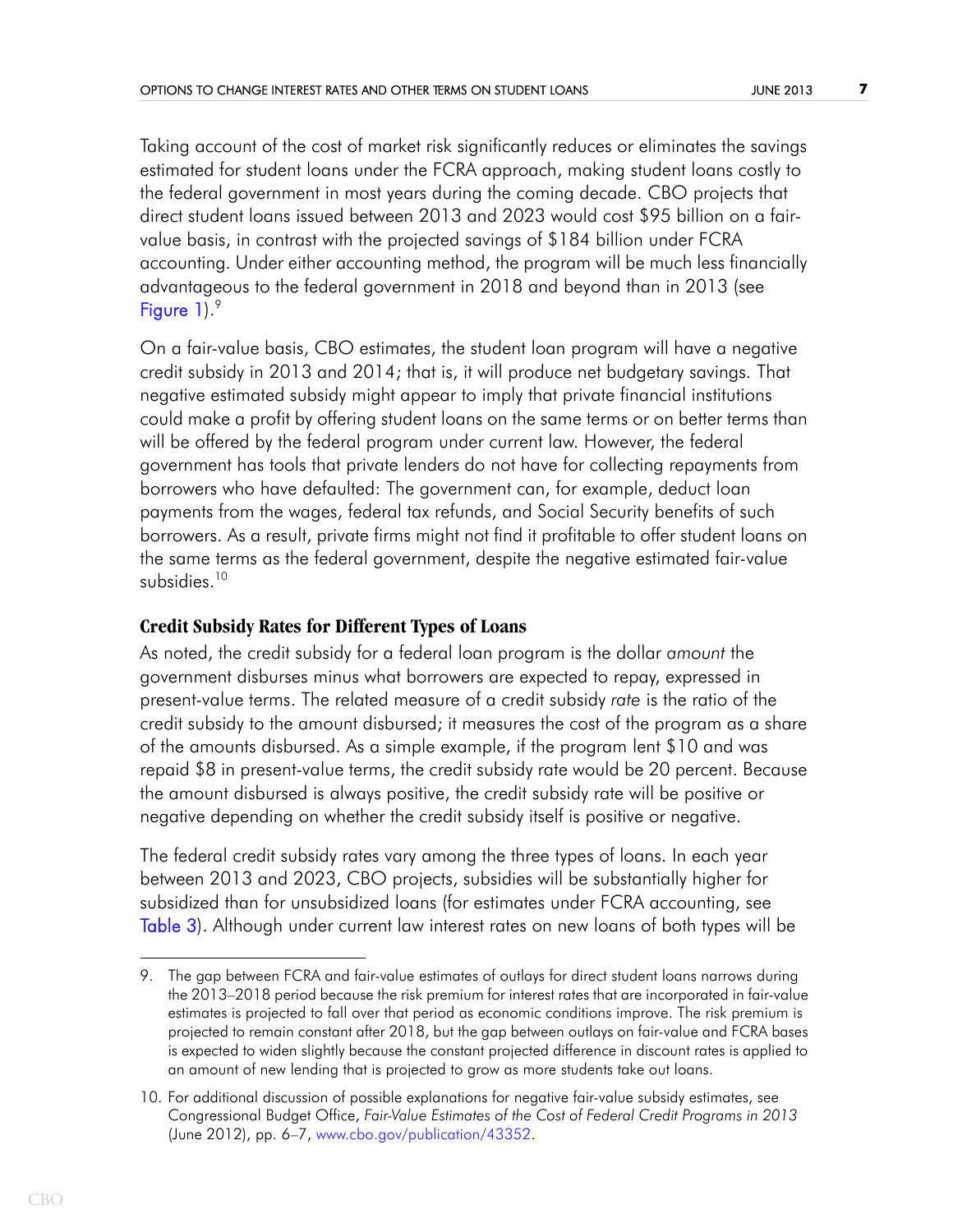the same starting July 1, 2013, subsidized loans will continue to have higher subsidy rates because they do not accrue interest while students are in school and during certain other periods. $11$ 

Subsidy rates are substantially lower for PLUS loans than for unsubsidized loans primarily because PLUS loans have higher interest rates, although PLUS loans' lower projected rates of delinquency and default and higher origination fees also contribute to the lower subsidy rates for those loans.

# **Options for Changing Interest Rates and Other Terms on Student Loans**

The interest rates and other terms of federal direct student loans could be changed in various ways that would affect the cost of the program to the federal government, the cost of loans to students, and the year-to-year fluctuations in the rates paid by borrowers and the subsidy provided to them. The policy options considered in this report fall into two basic categories:

- Those that would change the terms of subsidized student loans, and
- Those that would change the overall approach to setting interest rates for all direct student loans.

Depending on the details of the changes made, costs would be shifted between the federal government and different groups of borrowers. The second group of options also would lead to greater variability in the interest rates charged to students from year to year but would reduce the variability in subsidy rates.<sup>12</sup>

<span id="page-7-0"></span>CBO estimated the budgetary effect of policy changes on a FCRA basis. The estimated budgetary effect of those changes on a fair-value basis could be more or less than the estimates reported here (see **Box 1**).

<sup>11.</sup> Borrowers can defer payments under a variety of circumstances. For example, deferments are available to borrowers who are enrolled in school at least half-time, are receiving unemployment compensation, are in the military, or are in a disability rehabilitation program. No interest is charged for subsidized loans during such deferments.

<sup>12.</sup> The House of Representatives passed a bill on May 23, 2013, that would change the terms of the federal direct student loan program. That bill would set the interest rate on new subsidized and unsubsidized loans as the rate on 10-year Treasury notes plus 2.5 percentage points, with a cap of 8.5 percent, and the rate on new PLUS loans as the rate on 10-year Treasury notes plus 4.5 percentage points, with a cap of 10.5 percent. For more information, see Congressional Budget Office, cost estimate for H.R. 1911, Smarter Solutions for Students Act (May 20, 2013), [www.cbo.gov/publication/44255](http://www.cbo.gov/publication/44255).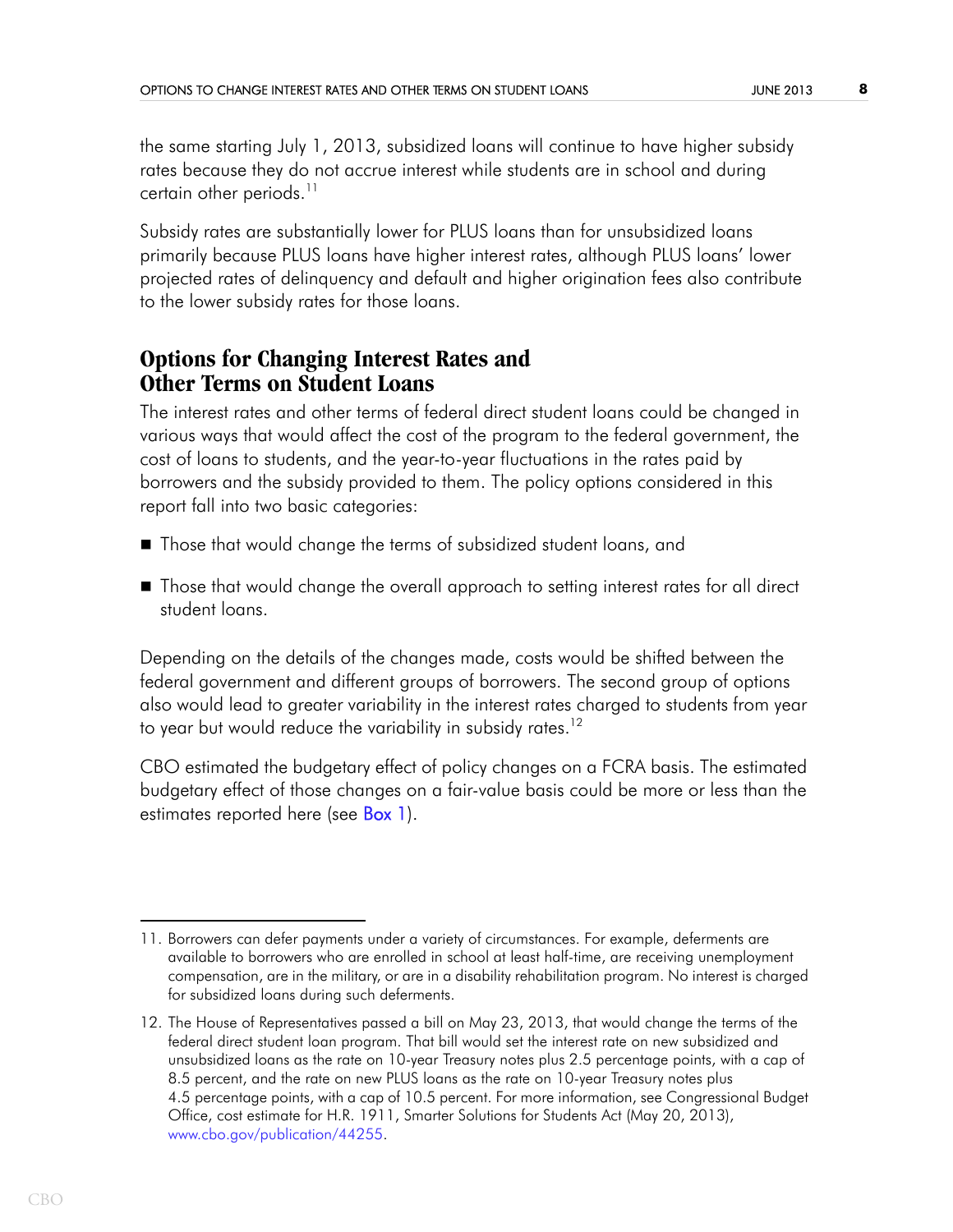### **Potential Nonbudgetary Consequences of Changing Interest Rates on Student Loans**

The financial benefit to individuals of receiving postsecondary education has increased in recent decades, as seen in the widened gap between the earnings of those with and without a college education.<sup>13</sup> Moreover, postsecondary education also generates benefits for society at large.<sup>14</sup> But the cost of postsecondary education also has risen markedly, presenting a significant hurdle for many students from low- and middleincome families. As a result, borrowing to pay tuition and other expenses has become increasingly important. By offering loans to students and their parents, the federal government encourages and facilitates investment in postsecondary education.

Raising interest rates on federal student loans would have various consequences beyond the effects on the federal budget. If students faced a higher cost of borrowing for education, they might cut back on spending for education, for example by deciding not to attend college, by leaving college before completing a degree, or by applying to schools on the basis of tuition. Those decisions eventually could lead to lower earnings. For any given amount borrowed, raising interest rates also would require a borrower to devote a larger amount of his or her future income to paying interest on student loans. That, in turn, could strain borrowers' ability to make other financial commitments, such as buying a home. However, some analysts suggest that postsecondary institutions may respond to increased federal financial support by raising tuition.<sup>15</sup> If institutions respond in that way, then the effect of raising interest rates would be offset at least partially by lower tuition than would otherwise be charged. Raising interest rates also might encourage students to pay closer attention to the economic value, particularly in the form of increased earnings, that they would obtain from a degree and to increase the speed with which they complete a postsecondary program.

Lowering interest rates on federal student loans would, in general, have the opposite effects. For example, lower interest rates might encourage some students to complete more school than they otherwise would, leading to higher income earned after they leave school. Students who borrowed at lower interest rates also would be able to devote a smaller fraction of their income to repaying student loans. Some of those

<sup>13.</sup> For additional discussion of changes in the economic return on postsecondary education, see Congressional Budget Office, *Changes in the Distribution of Workers' Hourly Wages Between 1979 and 2009* (February 2011), [www.cbo.gov/publication/22010](http://www.cbo.gov/publication/22010). Also see, for example, David H. Autor, Lawrence F. Katz, and Melissa S. Kearney, "Trends in U.S. Wage Inequality: Revising the Revisionists," *Review of Economics and Statistics* (May 2008), vol. 90, no. 2, pp. 300–323, [www.mitpressjournals.org/doi/abs/10.1162/rest.90.2.300](http://www.mitpressjournals.org/doi/abs/10.1162/rest.90.2.300).

<sup>14.</sup> See, for example, Enrico Moretti, "Estimating the Social Return to Higher Education: Evidence From Longitudinal and Repeated Cross-Sectional Data," *Journal of Econometrics* (July–August 2004), vol. 121, nos. 1–2, pp. 175–212, [http://dx.doi.org/10.1016/j.jeconom.2003.10.015.](http://dx.doi.org/10.1016/j.jeconom.2003.10.015)

<sup>15.</sup> For a recent study, see Stephanie Riegg Cellini and Claudia Goldin, *Does Federal Student Aid Raise Tuition? New Evidence on For-Profit Colleges*, Working Paper 17827 (National Bureau of Economic Research, February 2012), [www.nber.org/papers/w17827](http://www.nber.org/papers/w17827). For a review of previous research, see Bridget Terry Long, *What Is Known About the Impact of Financial Aid? Implications for Policy*, Working Paper (National Center for Postsecondary Research, April 2008), <http://tinyurl.com/mp7eexe> (pdf, 374 KB).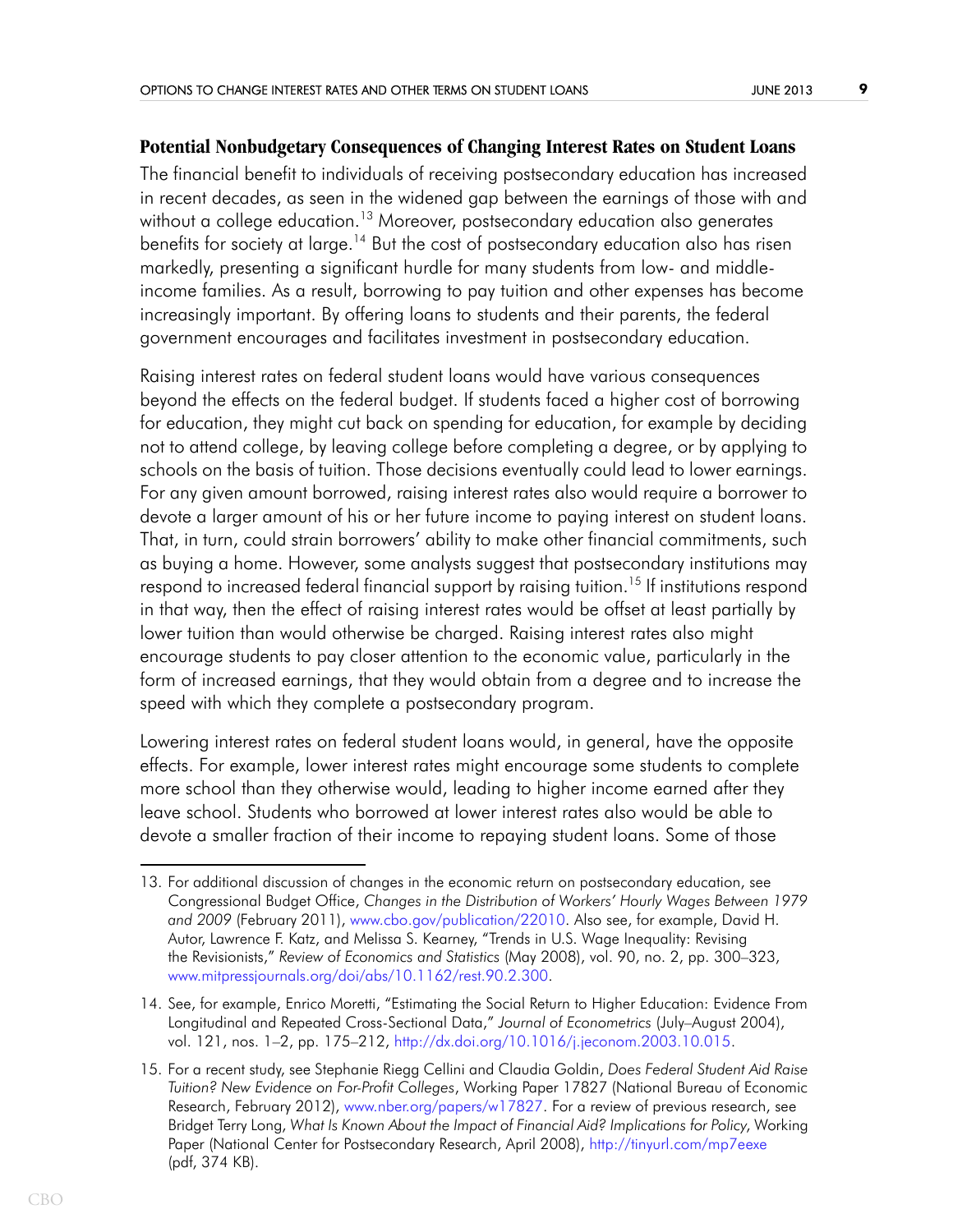benefits of lower interest rates might be reduced, however, if schools responded by raising tuition or if students were less careful about the types of programs they enrolled in.

### **Changing the Terms of Subsidized Loans**

CBO assessed several options for changing the terms of subsidized loans—by reducing interest rates (which would reduce federal savings from the program), by tightening the rules of eligibility to reduce the number of borrowers (which would increase federal savings), or by combining those two types of changes.

**Keep the Interest Rate on Subsidized Loans at 3.4 Percent.** Lawmakers could reduce some students' future borrowing costs by freezing the interest rate on new subsidized loans at 3.4 percent. Under current law, the rate on those loans will double to 6.8 percent on July 1, 2013. Subsidized loans account for about one-quarter of new direct loans (by dollar volume) and, CBO projects, holding the interest rate on those loans at 3.4 percent would cost the federal government \$41 billion over the 2013–2023 period (see [Table 4\)](#page-20-0).

<span id="page-9-0"></span>If the interest rate was held at 3.4 percent, future borrowing costs would be lower than they would be under current law for students who are eligible for subsidized loans. For example, a student who needed to repay \$23,000 (the lifetime borrowing limit) in subsidized loans over a typical 10-year repayment period would owe about \$38 less per month than if the interest rate was 6.8 percent (\$226 per month rather than  $$265$  per month).<sup>16</sup>

**Restrict Eligibility for Subsidized Loans.** Lawmakers could, in contrast, generate federal savings by restricting eligibility for subsidized loans to students who are eligible for the Federal Pell Grant Program while allowing the interest rate on subsidized loans to rise to 6.8 percent as scheduled. Under current law, fewer students are eligible for Pell grants than are eligible for subsidized loans, so this option would reduce the number of students who could take out subsidized loans. Specifically, about 45 percent of students who are currently eligible for subsidized loans would lose that eligibility under this option because their expected family contribution would be too high.<sup>17</sup> CBO projects that affected students would instead borrow almost as much in unsubsidized loans.

<sup>16.</sup> The 50 percent decrease in interest rates from 6.8 percent to 3.4 percent does not reduce monthly payments by 50 percent because a portion of each payment goes to principal reduction and the total amount of principal that must be repaid is not affected by a change in the interest rate.

<sup>17.</sup> A student's eligibility for Pell grants and subsidized loans is determined on the basis of the relationship between his or her family's ability to pay and the cost of the student's education. In particular, the Department of Education calculates each student's expected family contribution (EFC), which depends on the family's income and assets, and postsecondary institutions calculate each student's cost of attendance (COA), which includes estimated tuition, fees, books, room, board, transportation, and other costs. A student is eligible for a Pell grant if the COA is greater than the EFC and the EFC is less than 90 percent of the maximum Pell grant (\$5,550 in 2012–2013). A student is eligible for a subsidized loan, up to the annual borrowing limit, if the COA minus other financial aid is greater than the EFC.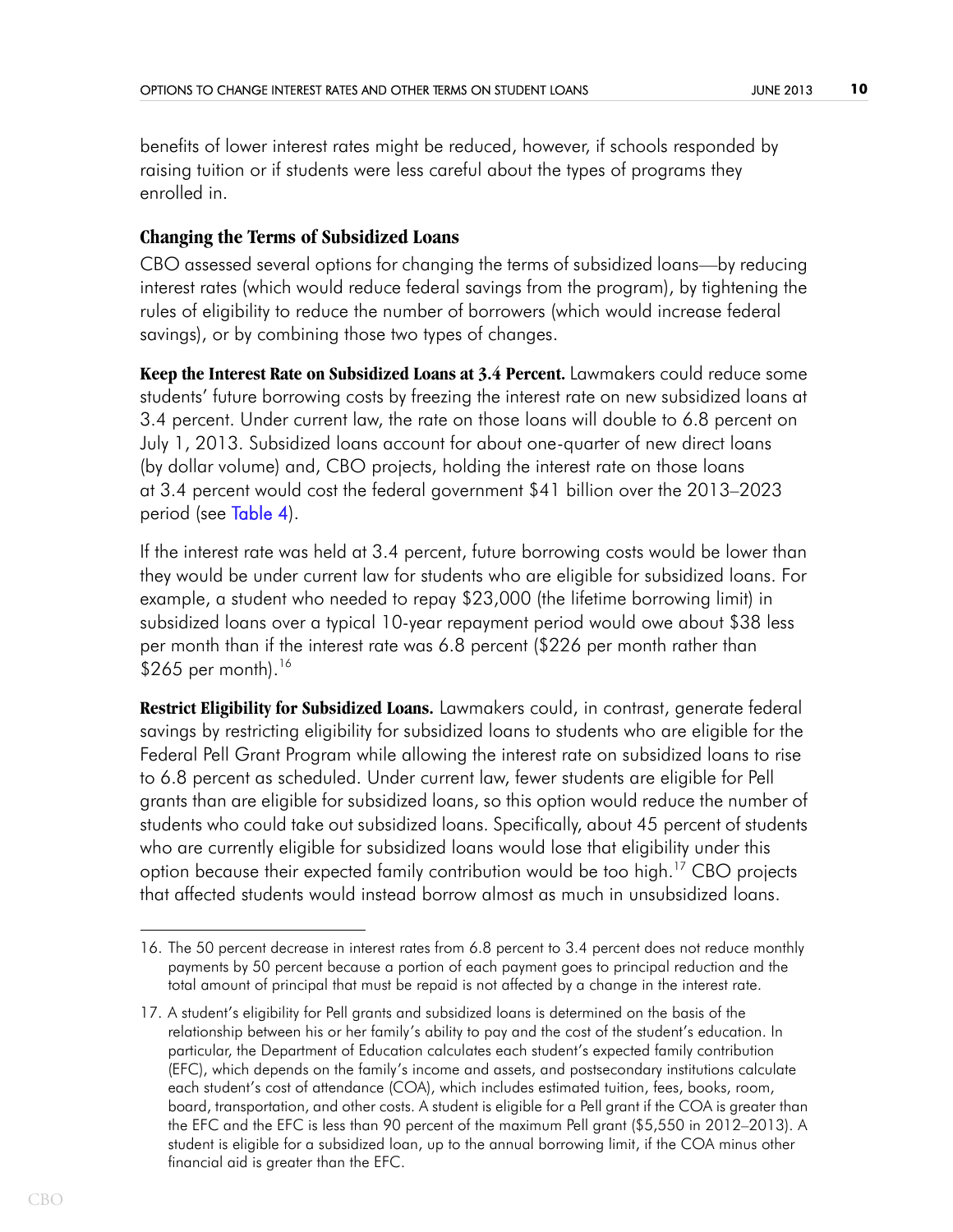Under this option, federal costs would be reduced by \$21 billion over the 2013–2023 period, CBO estimates. The costs to borrowers would rise because borrowers pay interest on unsubsidized loans from the date of origination; by contrast, no interest accrues on subsidized loans while a student is enrolled in school or during certain other periods. A student who borrowed \$23,000 over five years in unsubsidized loans would leave school with debt of \$27,500 (including \$4,500 in accrued interest); over a typical 10-year repayment period, the monthly payment would be \$52 higher than it would be if the student had borrowed that same amount in subsidized loans.

Policymakers could reduce federal costs even more if they eliminated the subsidized loan program altogether. In such a case, and if students borrowed almost as much as in unsubsidized loans as they would in subsidized loans, federal costs would be reduced by \$49 billion over the 2013–2023 period, CBO estimates.

**Keep the Interest Rate on Subsidized Loans at 3.4 Percent and Restrict Eligibility for Those Loans to Students Who Are Eligible for Pell Grants.** Alternatively, policymakers could combine aspects of the preceding options by keeping the interest rate on subsidized loans at 3.4 percent while also restricting eligibility for such loans to students who qualify for the Pell Grant Program. Limiting the number of people who could receive subsidized loans to those who are eligible for Pell grants would reduce the cost of the student loan program by \$21 billion over the 2013–2023 period. But keeping the interest rate at 3.4 percent for those loans would cost the federal government \$22 billion over the same period.<sup>18</sup> The net effect would be nearly budget neutral, with an increase in federal costs of \$1 billion, CBO estimates.

Under this approach, costs would decrease for about 5 million borrowers each year who would receive a lower interest rate than under current law, but costs would increase for roughly 4 million borrowers each year who would lose eligibility for subsidized loans. In particular, costs would be lower for students who were eligible for Pell grants and higher for the somewhat better-off students and families who were not.

### **Alternative Approaches to Setting Interest Rates for Student Loans**

CBO analyzed two sets of options that would replace the current-law approach to rate setting with approaches that would link student loan rates to market interest rates. The two sets of options are analogous to the fixed- and variable-rate loans that are common in the home mortgage market. Both sets of options would reduce the sensitivity of federal costs (and credit subsidy rates) to changes in market interest rates—but they would do so by making borrowers' costs more sensitive to market rates.

The options that CBO considered would link student loan interest rates to rates on Treasury securities either in the year in which the loan was originated (resulting in a

<sup>18.</sup> The \$41 billion in cost for the first option above provides benefits for all subsidized loan borrowers, including borrowers who are eligible for Pell grants and those who are not.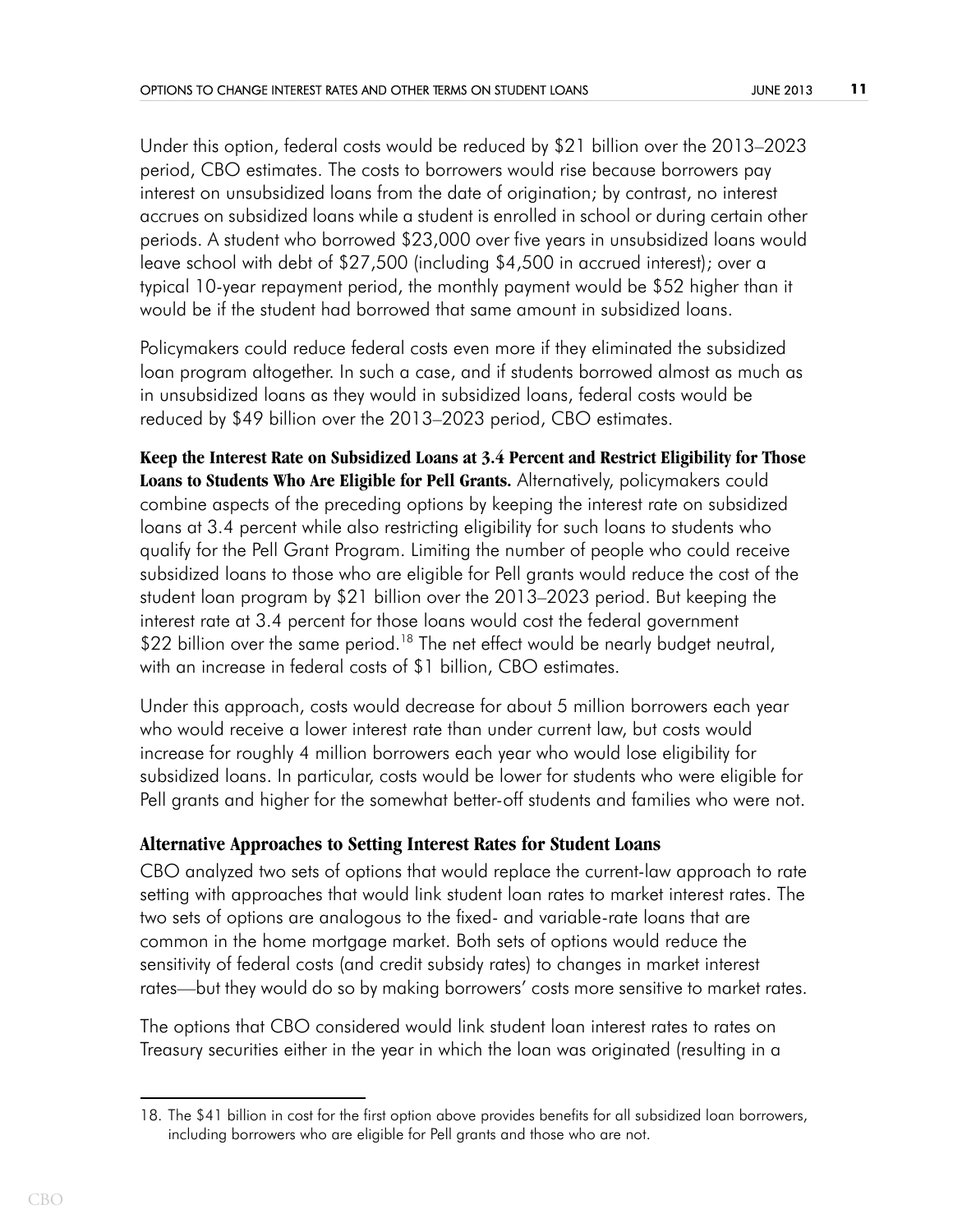fixed-rate loan) or in each year in which payments are made (resulting in a variablerate loan). The options also differ from one another in three other ways:

- $\blacksquare$  The gap between the rate students pay and the rate paid by the government—often referred to as the add-on;
- Whether the interest rates for subsidized, unsubsidized, and PLUS loans are the same, or, as under current law, the interest rate on PLUS loans is higher; and
- Whether interest rates are capped (as in the past for variable-rate loans) or uncapped.

**Link Interest Rates to Market Rates at Origination.** Policymakers could make credit subsidy rates more similar from year to year by setting the rate on new loans at the prevailing rate on 10-year Treasury notes with an add-on of some fixed number of percentage points. The interest rate could be capped, although doing so would increase the amount of the subsidy in years when the cap was reached. The interest rate on loans originated in any given year would be fixed for the life of a loan, but the rate on new loans—even to the same student—would change from one year to the next if rates on Treasury notes changed. Compared with the constant interest rates set in current law for July 1, 2013, and beyond, this approach would tend to lower interest rates on student loans during the next few years and raise them in later years because Treasury rates are currently quite low and CBO projects that they will rise as economic conditions improve.

Under this approach, potential borrowers would not know what interest rates would be throughout their time in school; however, once each loan was disbursed, borrowers would face fixed monthly payments that they would know in advance. Using CBO's projections for the interest rate on 10-year Treasury notes, and assuming a 3.0 percentage-point add-on, in 2013 a first-year student would receive a loan with an interest rate of about 5 percent, but by 2016, that same student would receive a loan with an interest rate of about 7 percent.

<span id="page-11-0"></span>CBO considered a few specific options for such fixed-rate loans (see the first and second panels of [Table 5\)](#page-21-0). In particular, it estimated the budgetary effect of linking student loan interest rates to the rate on 10-year Treasury notes at origination plus three different sets of add-ons: 3.0 percentage points for subsidized, unsubsidized, and PLUS loans; 3.0 percentage points for subsidized and unsubsidized loans and 4.0 percentage points for PLUS loans; and 4.0 percentage points for subsidized, unsubsidized, and PLUS loans. Rates on student loans would be high in years when rates for Treasury notes were high, and some analysts and lawmakers have expressed concern that students who borrowed during those years would be disadvantaged. To avert similar situations in the past, interest rates have been capped, and so CBO also estimated the budgetary cost of those same specifications incorporating caps of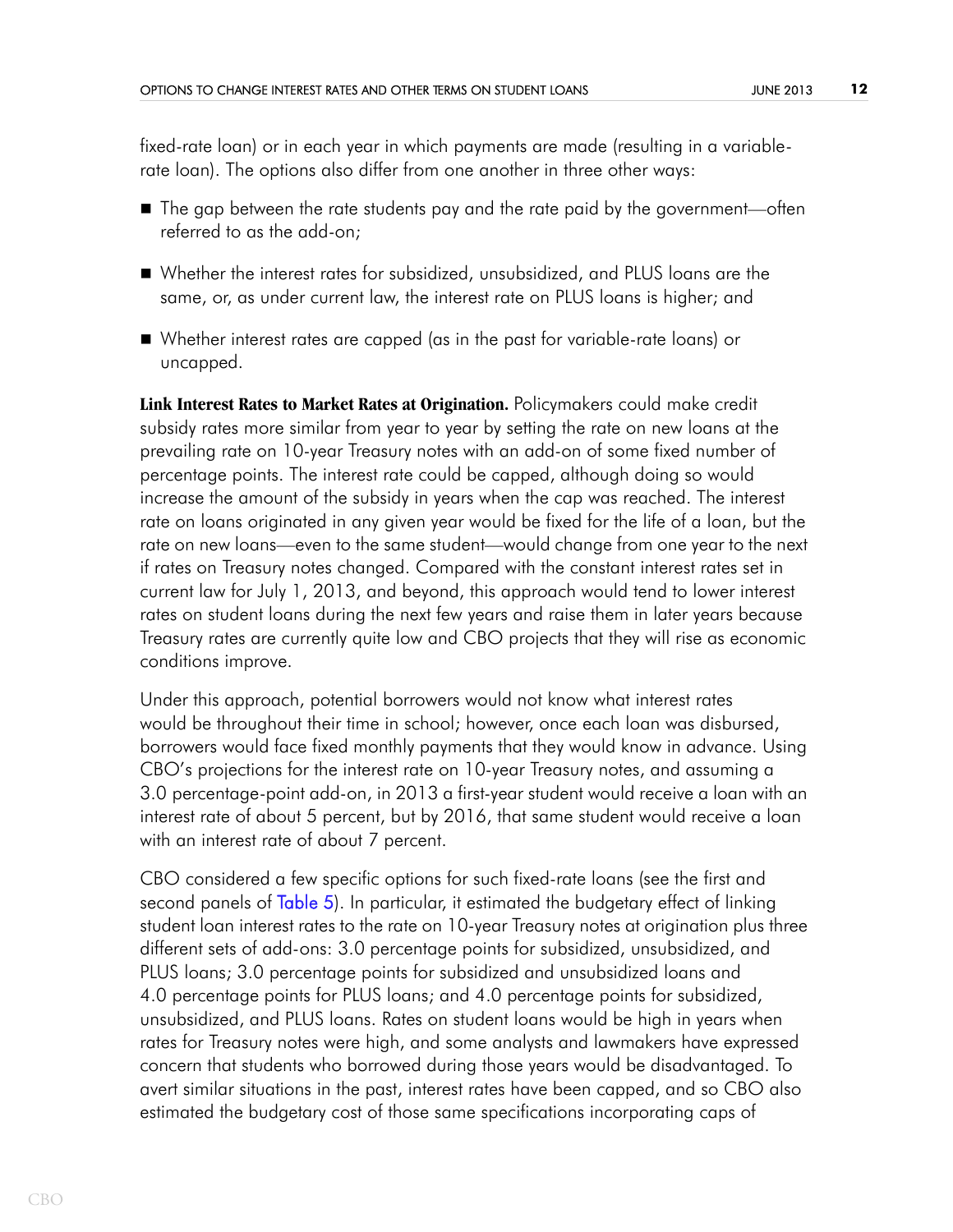8.25 percent for the first set of add-ons, 8.25 percent and 9.0 percent for the second set of add-ons, and 9.0 percent for the third set of add-ons.

According to CBO's estimates, the first of the three options without caps would decrease federal costs by \$16 billion over the 2013–2023 period, the second would decrease federal costs by \$31 billion, and the third would decrease federal costs by \$90 billion. If interest rates were capped, projected federal costs would be higher than without the caps because interest rates on the loans would be lower, on average, than for uncapped loans with the same add-ons.19 According to CBO's estimates, the first of the three capped options would increase federal costs by \$23 billion over the 2013– 2023 period, the second would increase federal costs by \$5 billion, and the third would decrease federal costs by \$39 billion.

**Link Interest Rates to Market Rates Each Year in Which Payments Are Made.** Under another sort of option for making subsidy rates more similar from year to year, the program would offer variable-rate loans with interest rates each year in which a payment is made that were linked to the rate for 1-year Treasury notes in that year with a fixedpercentage-point add-on. As with the previous sort of option, the interest rates for such loans could be capped.

<span id="page-12-0"></span>CBO analyzed the same combinations of add-ons and caps for variable-rate options that it considered for fixed-rate loans (see the third and fourth panels of [Table 5](#page-21-0)). Because the yields on 1-year Treasury notes typically are lower than are those for 10-year Treasury notes (in 2018, for example, CBO expects that yields on 1-year notes will be 0.9 percentage points lower than yields on 10-year notes), the interest rates under the variable-rate options presented in this section would be lower, on average, than the rates under the fixed-rate options presented above. The result is that the options in this section would be more costly to the federal government than the corresponding options presented above. However, if policymakers favored the variable-rate approach but wanted to reduce federal costs, they could achieve that goal in a straightforward way by choosing larger add-ons.

Under the variable-rate approach, potential borrowers would not know what interest rates would be either during the period of enrollment or during the period of repayment. If market interest rates rose, borrowers would face higher monthly payments under the standard 10-year repayment plan, and they might have difficulty adjusting to that extra burden.<sup>20</sup> To address that concern, one set of options would cap interest rates to constrain the range of potential increases.

<sup>19.</sup> CBO estimated the probabilities of different future paths for interest rates; all of CBO's estimates for options with capped interest rates are weighted averages of the projected budgetary cost for all interest rate paths, with the weight attached to each path in proportion to its estimated likelihood of occurring.

<sup>20.</sup> The Federal Direct Student Loan Program currently offers other repayment plans that cap payments at a fixed percentage of income above a certain amount. Those plans help make monthly payments affordable for students with high debt or low income. The proportion of students choosing those plans is factored into CBO's estimates.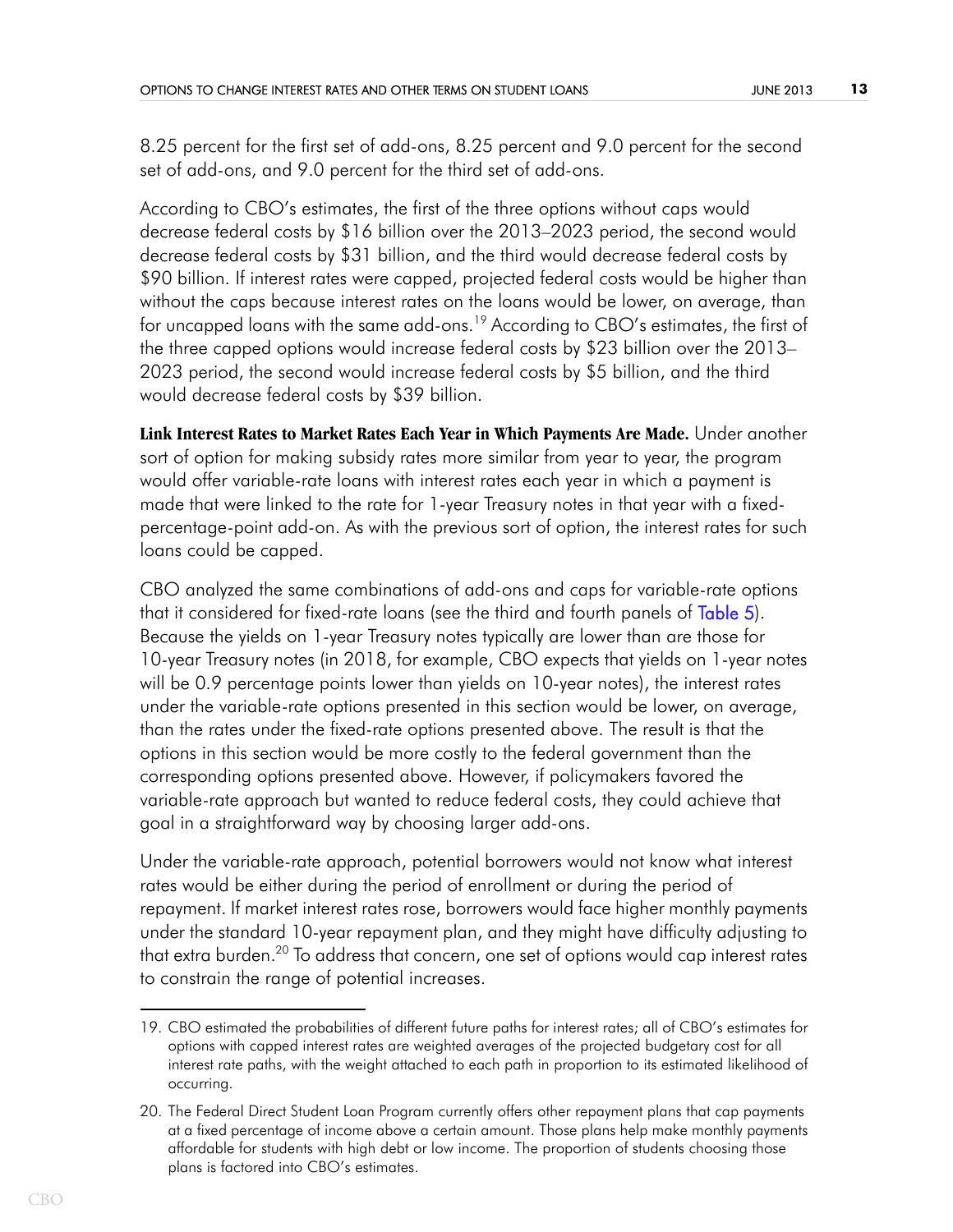According to CBO's estimates, the first of the three options without caps would increase federal costs by \$21 billion over the 2013–2023 period, the second would increase federal costs by \$3 billion, and the third would decrease federal costs by \$58 billion. From 2013 through 2023, the first of the three options with interest rate caps would increase federal costs by \$75 billion, the second would increase federal costs by \$54 billion, and the third would decrease federal costs by \$3 billion.21

### **Effects of Possible Policy Changes on Year-to-Year Differences in Subsidy Rates**

<span id="page-13-1"></span><span id="page-13-0"></span>There would be less yearly variability in subsidy rates under options that linked student loan interest rates to market rates than there is under current law. For example, consider subsidy rates for loans originating in 2013 and 2018, estimated on a FCRA basis. Under current law, CBO estimates, the average subsidy rate will be 30 percentage points lower in 2013 than in 2018 (-36 percent rather than -6 percent; see the bottom row in [Table 6](#page-22-0), which repeats certain figures from [Table 3](#page-18-0)). Under the option that links interest rates for all types of loans to the 10-year Treasury note at origination and with a 3.0 percentage-point add-on for all loans and no cap, the average subsidy rate would be 13 percentage points lower in 2013 than in 2018 (-25 percent versus -12 percent; see the top row in Table  $6$ ).<sup>22</sup> Similarly, under the variable-rate option with a 3.0 percentage-point add-on for all loans, the average subsidy rate would be 15 percentage points lower for loans made in 2013 than for loans made in 2018 (-22 percent versus -7 percent).

<span id="page-13-2"></span>Imposing interest rate caps would increase the yearly variation in subsidy rates relative to options without caps. If a cap is binding—as would occur when rates on Treasury notes are high—interest rates on loans would be lower and the loans would receive a higher subsidy than they would without a cap. How much higher the average subsidy would be with a cap depends on how often the cap took effect and how much lower rates would be in those times than they would be without the cap. When interest rates are low (as they are now), the cap is unlikely to be triggered and subsidy rates would be only slightly higher for options with caps than for those without. However, when interest rates are higher (as CBO projects for 2018 and beyond), a cap is more likely to be triggered and subsidy rates would be significantly higher for options with caps than for those without.

<sup>21.</sup> The federal government currently allows students to consolidate loans into a single obligation with a fixed interest rate calculated as a weighted average of the interest rates of the underlying loans, including the current interest rate on variable-rate loans. The option to convert variable-rate to fixedrate loans is valuable for borrowers and costly to the government because borrowers tend to convert when they believe interest rates will increase in the future. By contrast, when all loans carry fixed rates, there is no such timing incentive for consolidation. CBO factored the cost of such opportunistic refinancing into its cost estimates for variable-rate loan options.

<sup>22.</sup> Because the interest rates on student loans would be set as fixed add-ons relative to Treasury rates, one might expect the subsidy rates to be identical over time under this approach. However, subsidy rates depend on the rates charged on student loans relative to the entire stream of future Treasury rates during the entire repayment period for those loans, and the 10-year Treasury rate at any point in time does not perfectly capture that stream.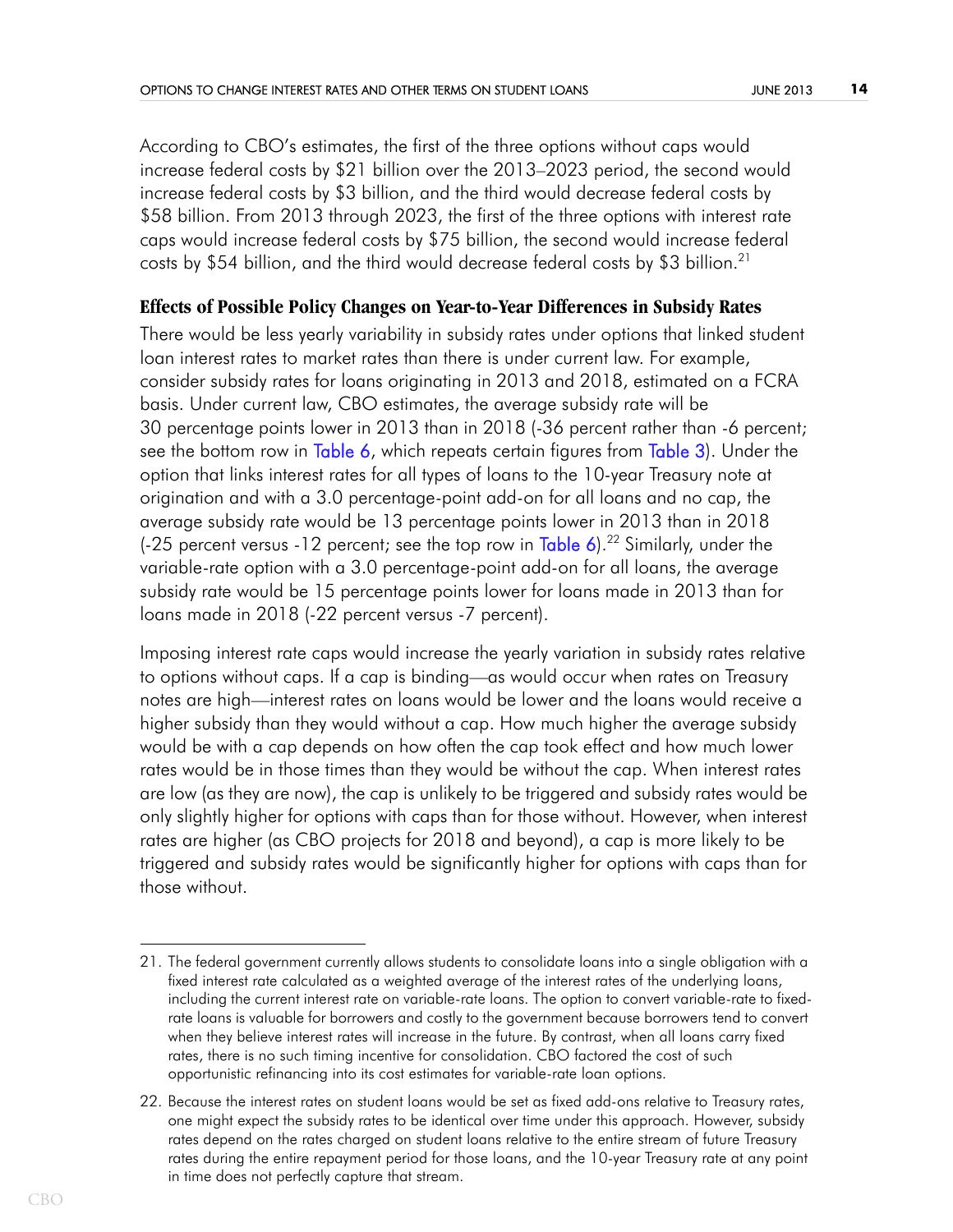# **About This Document**

This Congressional Budget Office (CBO) report was prepared at the request of the Ranking Member of the Senate Committee on the Budget. In keeping with CBO's mandate to provide objective, impartial analysis, the report makes no recommendations.

Nabeel Alsalam and William Carrington of CBO's Microeconomic Studies Division prepared the report in collaboration with Justin Humphrey, Deborah Kalcevic, and Sam Papenfuss of CBO's Budget Analysis Division and with guidance from Joseph Kile and Chad Shirley. Molly Dahl, Peter Fontaine, Wendy Kiska, and Damien Moore provided comments. Vi Nguyen provided research assistance.

Daniel Madzelan, formerly of the Department of Education, Neal McCluskey of the Cato Institute, and David Smole of the Congressional Research Service commented on earlier versions of the report. The assistance of external reviewers implies no responsibility for the final product, which rests solely with CBO.

[Kate Kelly edited the report, and Maureen Costantino and Jeanine Rees prepared it for](http://www.cbo.gov)  [publication. An electronic version is available on CBO's website \(](http://www.cbo.gov)www.cbo.gov).

Douglas W. Elmendy

Douglas W. Elmendorf Director

June 2013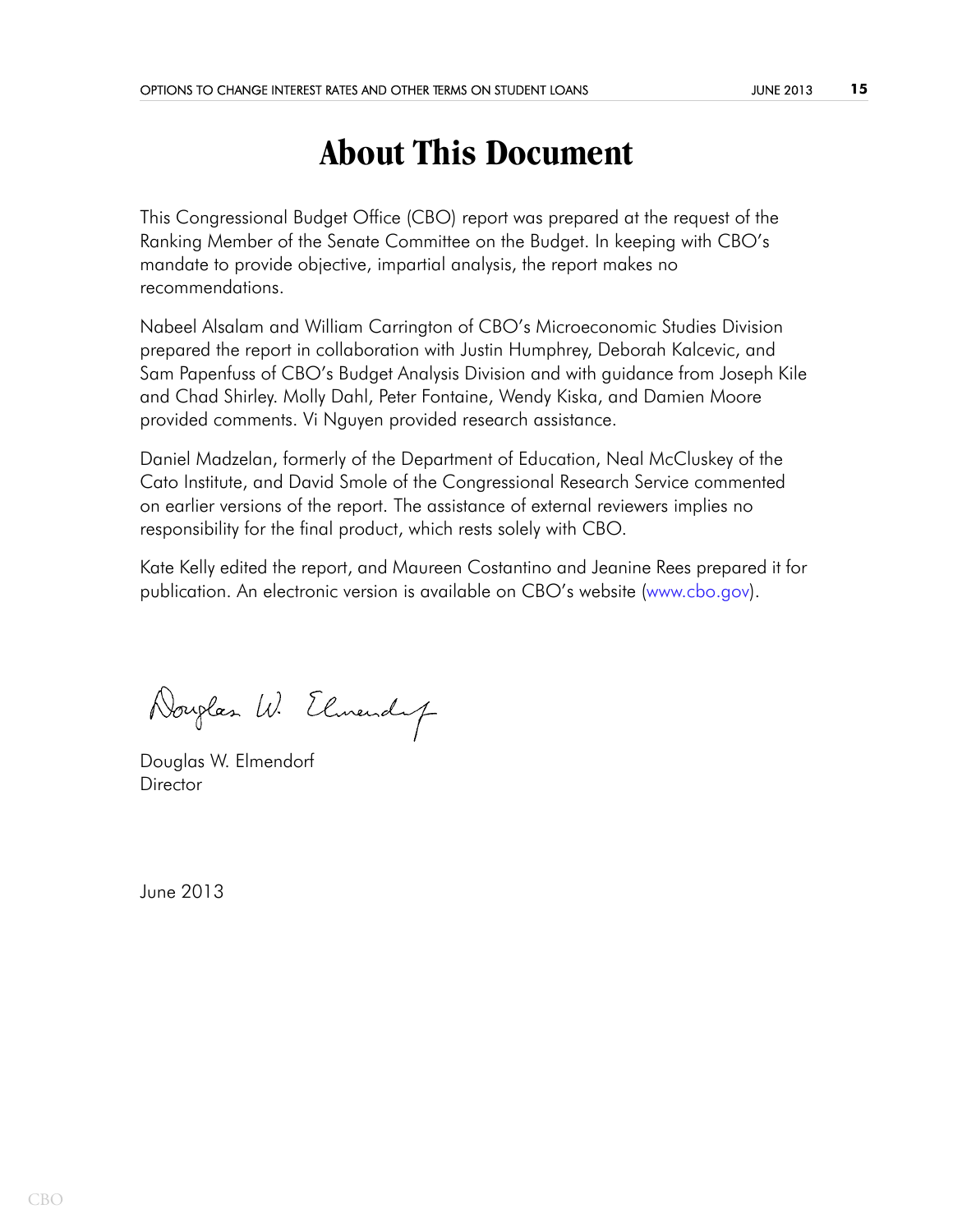### <span id="page-15-0"></span>**Table 1. [Return to Reference](#page-3-0)**

### **Does Interest Accrue During Enrollment or Billions of Percentage July 2011– July 2013 During Certain Lifetime Loan Type Who Is Eligible? Dollars of Total June 2013 and Later Other Periods? Borrowing Limit** Subsidized Undergraduates with 28 26 3.4 6.8 No \$23,000 financial need<sup>a</sup> Unsubsidized Undergraduates and 59 56 6.8 6.8 Yes \$31,000 for dependent graduate and professional and professional undergraduate students, degree students, the students of the students of the students of the students of the students of the students of the students of the students of the students of the students of the students of the students of the students regardless of financial need undergraduates and \$138,500 for graduate and professional students, minus any borrowing in unsubsidized loans<sup>b</sup> PLUS Graduate and professional 19 18 7.9 7.9 Yes  $No$  limit<sup>c</sup> degree students and parents of dependent undergraduates, regardless of financial need<sup>b</sup> **(Estimate) (Percent) Student Loan Originations in 2013 Newly Originated Loans Interest Rate on**

# **Characteristics of Various Types of Federal Direct Student Loans**

Source: Congressional Budget Office.

- Note: Excluded from this table are data for Federal Direct Consolidation Loans, which allow borrowers to combine two or more federal student loans for repayment as a single loan. The Federal Credit Reform Act of 1990 requires CBO to treat consolidation loans as modifications to the terms of the existing loans, not as new loans.
- a. A student's eligibility for subsidized loans is determined on the basis of the relationship between his or her family's ability to pay and the cost of the student's education. In particular, the Department of Education calculates each student's expected family contribution (EFC), which depends on a family's income and assets, and postsecondary institutions calculate each student's cost of attendance (COA), which includes estimated tuition, fees, books, room, board, transportation, and other costs. A student is eligible for a subsidized loan, up to the annual borrowing limit, if the COA minus other financial aid is greater than the EFC.

b. Dependent students generally are undergraduate students under the age of 24, unmarried, and with no dependents of their own.

c. Borrowing is limited annually to the COA minus other financial aid.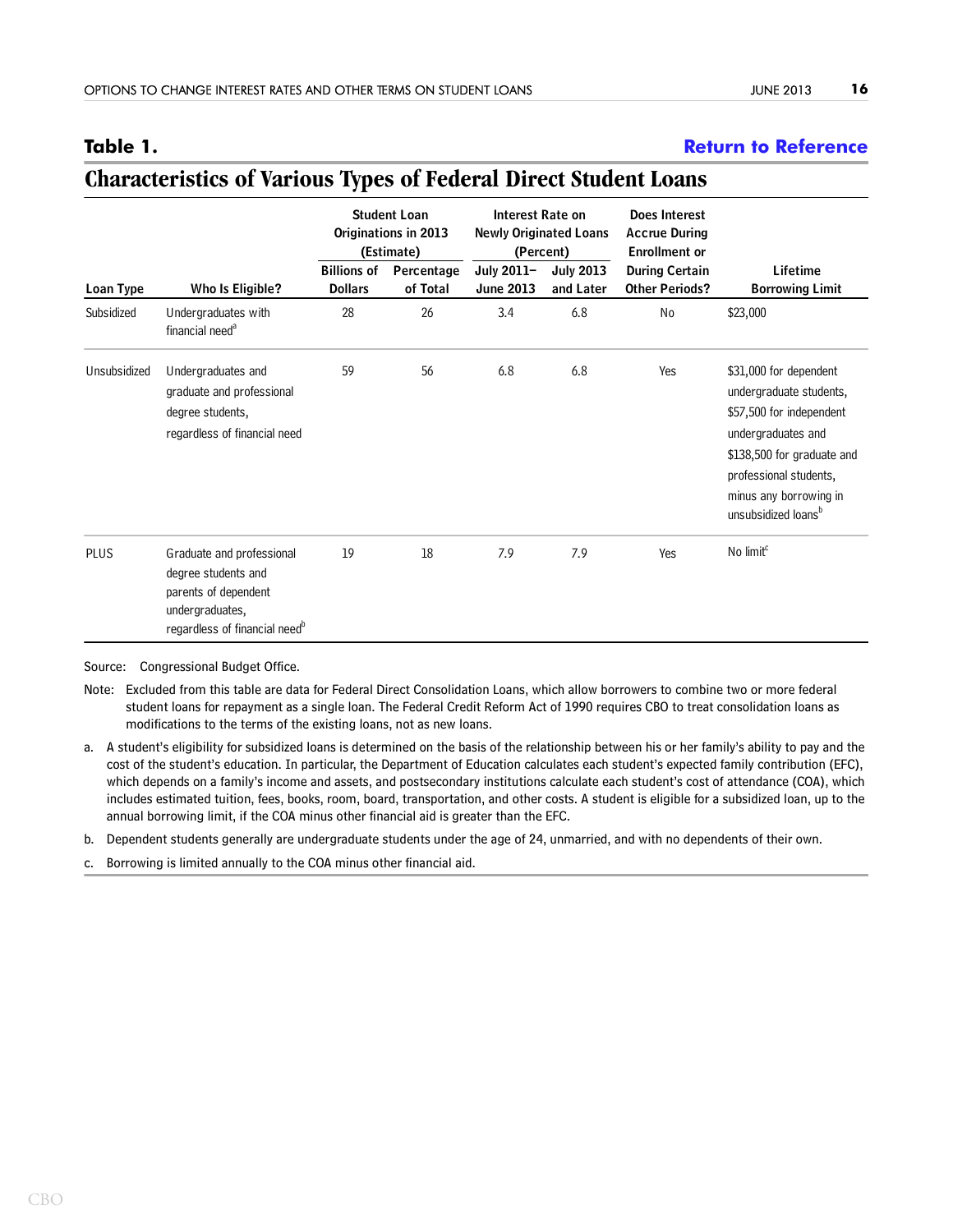## <span id="page-16-0"></span>**Table 2. [Return to Reference](#page-5-0)**

# **Projected Outlays and Net New Lending Under the Federal Direct Student Loan Program, by Fiscal Year**

| (Billions of dollars)                         |           |      |          |       |      |      |      |      |      |      |      |          |
|-----------------------------------------------|-----------|------|----------|-------|------|------|------|------|------|------|------|----------|
|                                               |           |      |          |       |      |      |      |      |      |      |      | $2013 -$ |
|                                               | 2013      | 2014 | 2015     | 2016  | 2017 | 2018 | 2019 | 2020 | 2021 | 2022 | 2023 | 2023     |
| Outlays <sup>a</sup>                          | $-37^{b}$ | -36  | -29      | $-20$ | -13  | -8   | -8   | -8   | -8   | -8   | -9   | -184     |
| Net New Lending <sup>c</sup>                  | 106       | 109  | 113      | 117   | 121  | 124  | 128  | 132  | 136  | 140  | 145  | 1,371    |
| Memorandum:<br><b>Outlays Estimated Using</b> |           |      |          |       |      |      |      |      |      |      |      |          |
| Fair-Value Accounting <sup>a</sup>            | -6        | -4   | $^\star$ | 6     | 11   | 14   | 14   | 15   | 15   | 15   | 16   | 95       |

Source: Congressional Budget Office.

Notes: Negative values indicate budgetary savings.

Outlays and net new lending are from Congressional Budget Office, "Student Loan Programs—May 2013 Baseline" (May 14, 2013), [www.cbo.gov/publication/44198](http://www.cbo.gov/publication/44198).

 $* =$  between -\$500 million and \$500 million.

- a. Outlays are credit subsidies calculated according to the procedures specified in the Federal Credit Reform Act of 1990 (FCRA), except that the procedure to calculate fair-value credit subsidies adds an amount to the discount rates specified by FCRA to account for certain risks that the FCRA approach does not account for. Credit subsidies exclude administrative costs (including payments to Department of Education contractors and certain statutory payments for collection costs).
- b. Does not include -\$15 billion in outlays attributable to credit subsidy reestimates on existing federal student loans that were disbursed in prior fiscal years.
- c. Net new lending excludes Federal Direct Consolidation Loans, which allow borrowers to combine two or more federal student loans for repayment as a single loan. FCRA requires CBO to treat consolidation loans as modifications to the terms of the existing loans, not as new loans. Net new lending includes only those loan obligations for which at least one disbursement occurs. (Some students are approved for a loan but do not enroll in school.)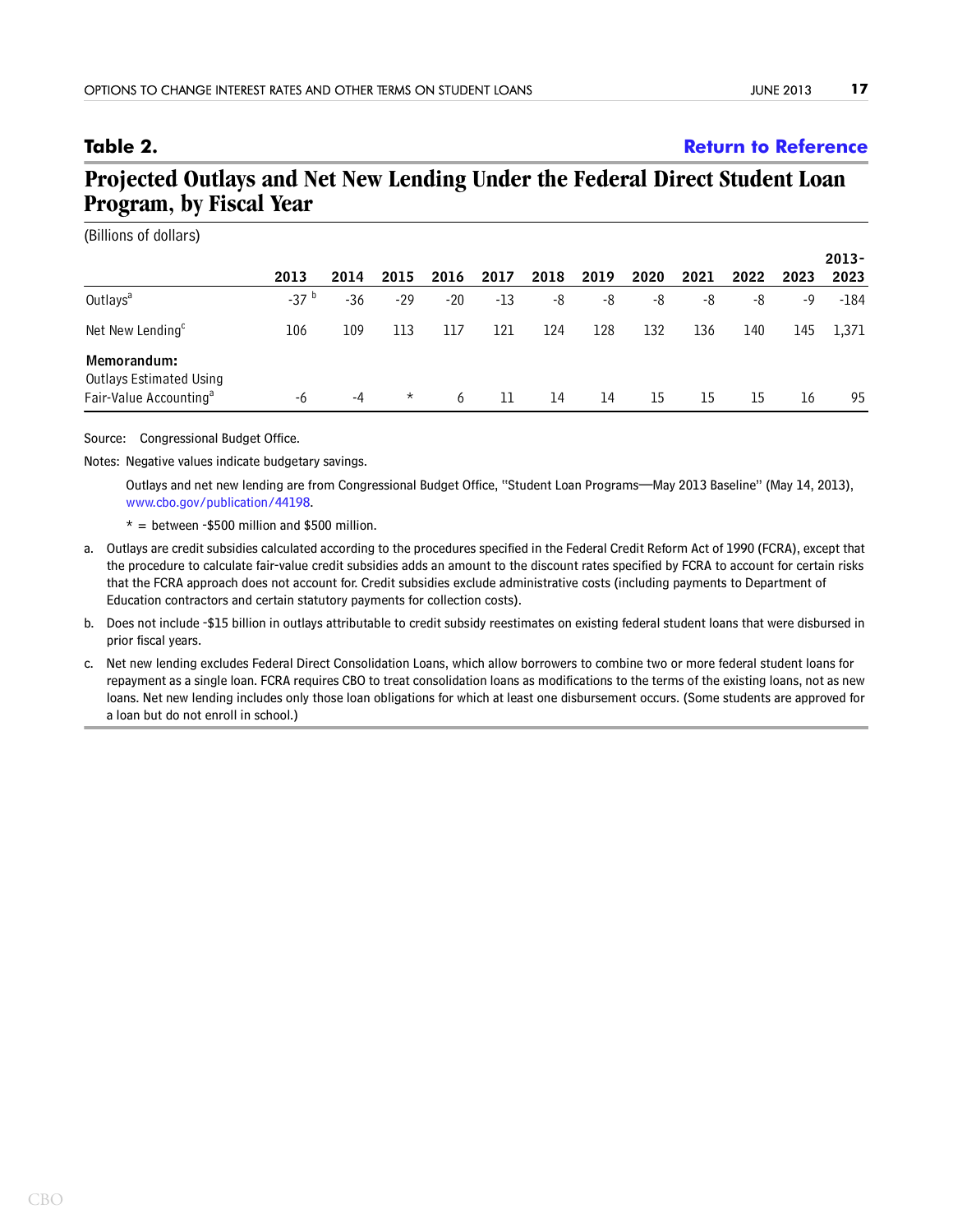# <span id="page-17-0"></span>**Figure 1. [Return to Reference](#page-6-0)**

# **Projected Outlays for Federal Direct Student Loans, Calculated Using FCRA and Fair-Value Methodologies, by Fiscal Year**



Source: Congressional Budget Office.

Notes: Outlays are credit subsidies calculated according to the procedures specified in FCRA, except that the procedure to calculate fair-value credit subsidies adds an amount to the discount rates specified by FCRA to account for certain risks that the FCRA approach does not account for. Credit subsidies exclude administrative costs (including payments to Department of Education contractors and certain statutory payments for collection costs).

FCRA = Federal Credit Reform Act of 1990.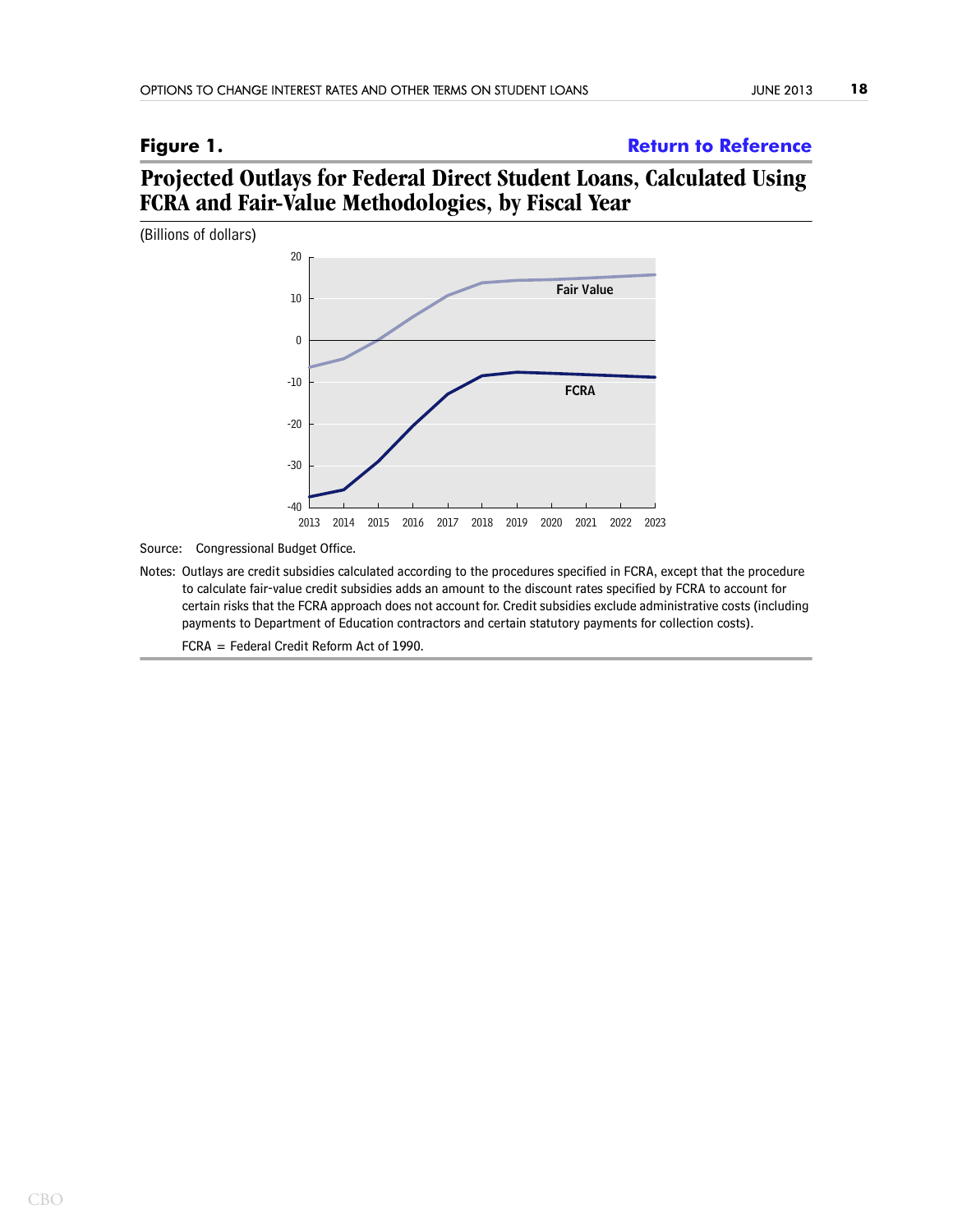### <span id="page-18-0"></span>**Table 3. [Return to Reference 1,](#page-6-1) [2](#page-13-0)**

| Type of Loan | 2013                                               | 2014  | 2015  | 2016  | 2017  | 2018  | 2019                                       | 2020  | 2021            | 2022  | 2023  | $2013 -$<br>2023 |
|--------------|----------------------------------------------------|-------|-------|-------|-------|-------|--------------------------------------------|-------|-----------------|-------|-------|------------------|
|              |                                                    |       |       |       |       |       | Credit Subsidy Rate (Percent) <sup>a</sup> |       |                 |       |       |                  |
| Subsidized   | -14                                                | $-12$ | -5    | 2     |       | 10    | 10                                         | 10    | 10 <sup>°</sup> | 10    | 10    | n.a.             |
| Unsubsidized | $-40$                                              | $-33$ | $-25$ | -16   | $-10$ | $-7$  | $-7$                                       | $-7$  | $-7$            | $-7$  | $-7$  | n.a.             |
| <b>PLUS</b>  | -59                                                | $-52$ | $-42$ | -32   | $-25$ | $-22$ | $-22$                                      | $-22$ | $-22$           | $-22$ | $-22$ | n.a.             |
| Overall      | $-36$                                              | -31   | $-23$ | $-15$ | $-9$  | -6    | -6                                         | -6    | -6              | -6    | -6    | n.a.             |
|              | Net New Lending (Billions of dollars) <sup>b</sup> |       |       |       |       |       |                                            |       |                 |       |       |                  |
| Subsidized   | 28                                                 | 28    | 29    | 30    | 31    | 31    | 32                                         | 33    | 34              | 35    | 36    | 347              |
| Unsubsidized | 59                                                 | 61    | 62    | 64    | 66    | 68    | 70                                         | 72    | 73              | 75    | 77    | 747              |
| PLUS         | 19                                                 | 20    | 22    | 23    | 24    | 25    | 27                                         | 28    | 29              | 30    | 32    | 278              |
| Total        | 106                                                | 109   | 113   | 117   | 121   | 124   | 128                                        | 132   | 136             | 140   | 145   | 1.371            |

# **Projected Credit Subsidy Rates and Net New Lending for Various Loans Under the Federal Direct Student Loan Program, by Fiscal Year**

Source: Congressional Budget Office.

Notes: Negative values indicate budgetary savings.

Credit subsidy rates and net new lending are from Congressional Budget Office, "Student Loan Programs—May 2013 Baseline" (May 14, 2013), [www.cbo.gov/publication/44198.](http://www.cbo.gov/publication/44198)

- a. The credit subsidy rate for a group of loans is the credit subsidy as a percentage of the amount of those loans. Credit subsidies are calculated according to the procedures specified in the Federal Credit Reform Act of 1990 (FCRA); they exclude administrative costs (including payments to Department of Education contractors and certain statutory payments for collection costs).
- b. Net new lending excludes Federal Direct Consolidation Loans, which allow borrowers to combine two or more federal student loans for repayment as a single loan. FCRA requires CBO to treat consolidation loans as modifications to the terms of the existing loans, not as new loans. Net new lending includes only those loan obligations for which at least one disbursement occurs. (Some students are approved for a loan but do not enroll in school.)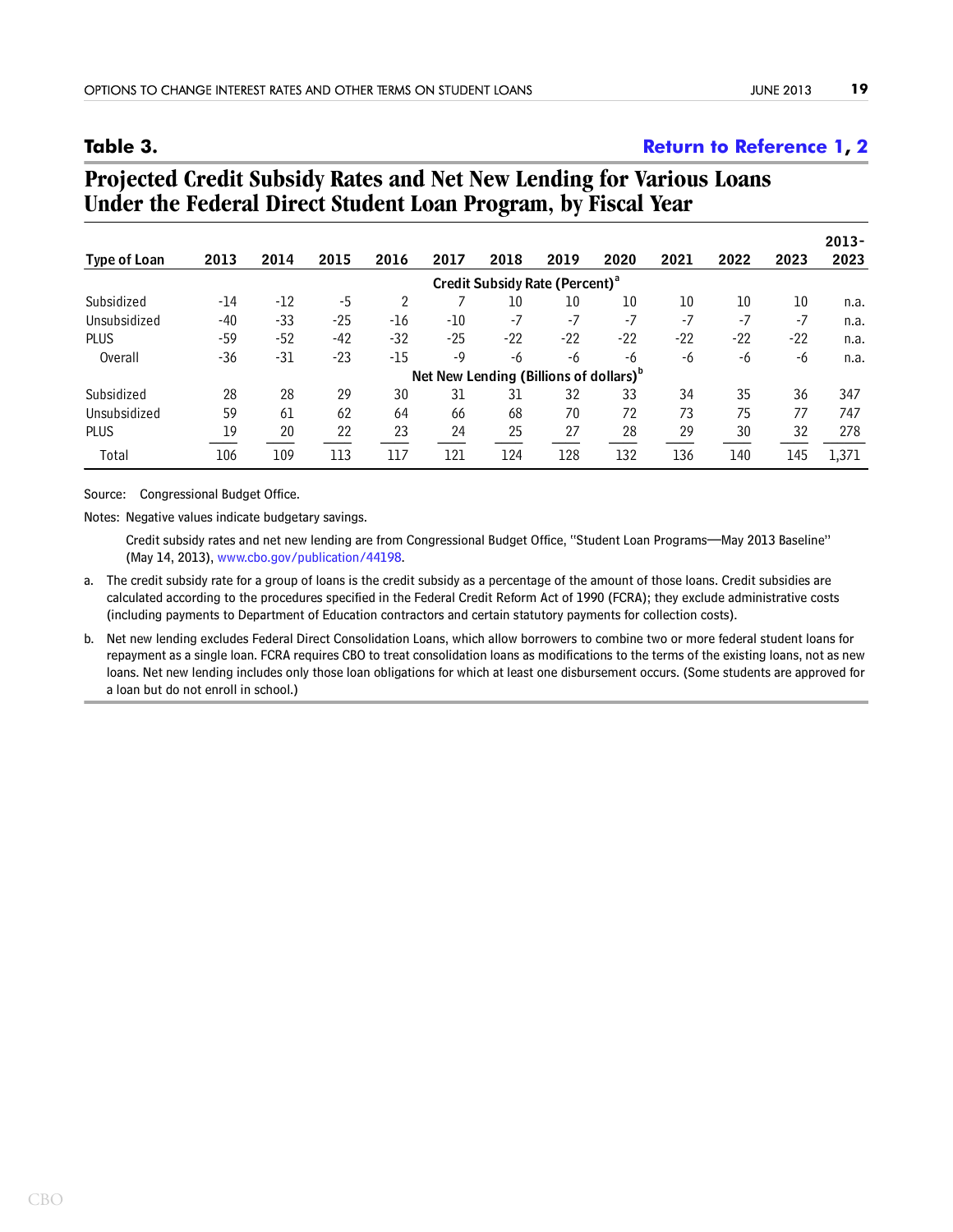### <span id="page-19-0"></span>**Box 1. [Return to Reference](#page-7-0)**

# **Fair-Value Estimates of the Effects of Policy Changes**

The cost of the student loan program to the federal government is higher (or the savings are lower) under fair-value accounting than they are under the accounting rules established by the Federal Credit Reform Act of 1990 (FCRA) because the interest rates used to discount borrower repayments are higher under fair-value methods. Those higher discount rates reflect the "market risk" that arises because cash flows from loan repayments are lowest when economic conditions are weak—when resources are scarcer and hence more valuable. That does not mean, however, that establishing more favorable terms for borrowers would have costs that are uniformly greater under fair-value accounting or that establishing less favorable terms for borrowers would have savings that are uniformly greater. Rather, the budgetary effect of a change to the program on a fair-value basis compared with a FCRA basis depends on the nature of the change under consideration.

Policy changes that alter the total amount, but not the time pattern, of loan repayments generally have less effect on cost (or savings) under fair-value accounting than under FCRA accounting because the higher discount rates used under the fair-value method render any future cash flows—or changes in cash flows—less valuable. As an illustration, increasing an amount repaid in 20 years by \$10 would reduce a loan subsidy by \$3.77 if the future payment is discounted at 5 percent per year and by \$5.53 if the payment is discounted at 3 percent per year.

In contrast, policy changes that alter the time pattern, but not the total amount, of loan repayments generally have more effect on cost (or savings) under fair-value accounting than under FCRA accounting, provided that the change does not alter the fair-value discount rate. That occurs because the higher discount rate used in fair-value estimates makes the present value of a stream of payments more sensitive to the timing of those payments. As an illustration, moving the repayment of \$10 from 20 years in the future to 10 years in the future would reduce a loan subsidy by \$2.37 if the future payment is discounted at 5 percent per year and by \$1.90 if the payment is discounted at 3 percent per year.

Those patterns hold for policy options that do not change the fair-value discount rate. However, some policy changes would affect that rate—particularly those that alter the extent to which loan repayments rise or fall with the business cycle, such as an incomebased repayment proposal offering greater loan forgiveness when incomes are lower (as they tend to be in recessions). The difference between the FCRA and fair-value costs (or savings) of such policy changes must be assessed on a case-by-case basis.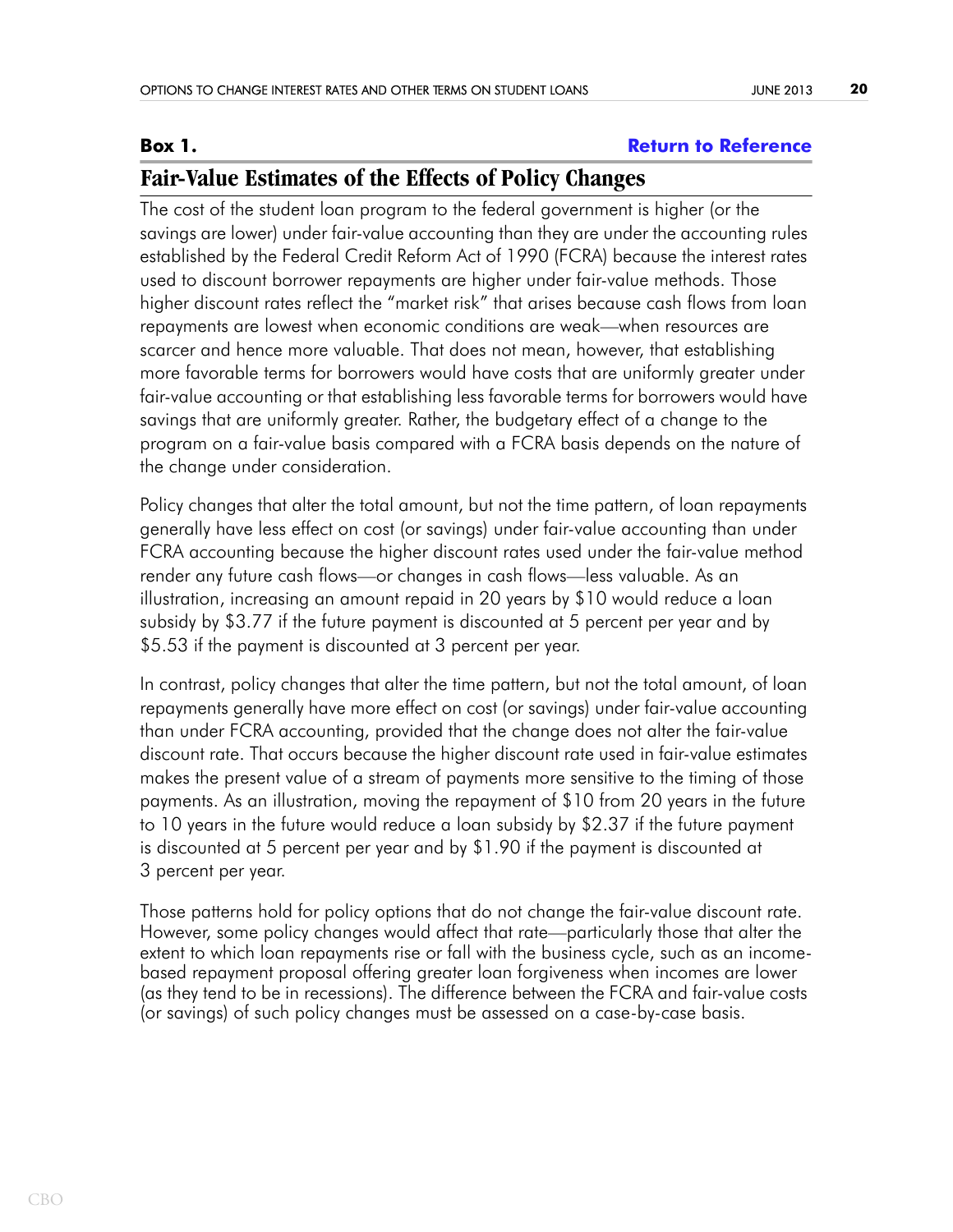### <span id="page-20-0"></span>**Table 4. [Return to Reference](#page-9-0)**

# **Budgetary Cost of Options to Maintain the Current Interest Rate and to Restrict Eligibility for Subsidized Loans, by Fiscal Year**

(Billions of dollars)

|                                                                                                                                |         |         |         |         |         |         |         |         |         |                                                        |         | $2013 - 2013 -$ |           |
|--------------------------------------------------------------------------------------------------------------------------------|---------|---------|---------|---------|---------|---------|---------|---------|---------|--------------------------------------------------------|---------|-----------------|-----------|
| <b>Option</b>                                                                                                                  |         |         |         |         |         |         |         |         |         | 2013 2014 2015 2016 2017 2018 2019 2020 2021 2022 2023 |         |                 | 2018 2023 |
| Keep the Interest Rate at 3.4 Percent                                                                                          | 2       | 4       | 4       | 4       | 4       | 4       | 4       | 4       | 4       | 4                                                      | 4       | 21              | 41        |
| Restrict Eligibility for Subsidized Loans<br>Restrict eligibility to students who are<br>eligible for Pell grants <sup>a</sup> | -1      | $-2$    | $-2$    | $-2$    | $-2$    | $-2$    | $-2$    | $-2$    | $-2$    | $-2$                                                   | $-2$    | -11             | $-21$     |
| Eliminate subsidized loans                                                                                                     | -1      | -4      | $-5$    | $-5$    | $-5$    | $-5$    | $-5$    | $-5$    | $-5$    | -5                                                     | $-5$    | $-25$           | $-49$     |
| Keep the Interest Rate at 3.4 Percent<br>and Restrict Eligibility to Students Who<br>Are Eligible for Pell Grants <sup>a</sup> | $\star$ | $\star$ | $\star$ | $\star$ | $\star$ | $\star$ | $\star$ | $\star$ | $\star$ | $\star$                                                | $\star$ | $\star$         |           |

Source: Congressional Budget Office.

Notes: Negative values indicate budgetary savings.

Estimates are relative to CBO's May 2013 baseline. See Congressional Budget Office, "Student Loan Programs—May 2013 Baseline" (May 14, 2013), [www.cbo.gov/publication/44198.](http://www.cbo.gov/publication/44198)

 $* =$  between zero and \$500 million.

a. A student's eligibility for Pell grants and subsidized loans is determined on the basis of the relationship between his or her family's ability to pay and the cost of the student's education. In particular, the Department of Education calculates each student's expected family contribution (EFC), which depends on a family's income and assets. Postsecondary institutions calculate each student's cost of attendance (COA), which includes estimated tuition, fees, books, room, board, transportation, and other costs. A student is eligible for a Pell grant if the COA is greater than the EFC and the EFC is less than 90 percent of the maximum Pell grant (\$5,550 in 2012–2013). A student is eligible for a subsidized loan, up to the annual borrowing limit, if the COA minus other student financial aid is greater than the EFC.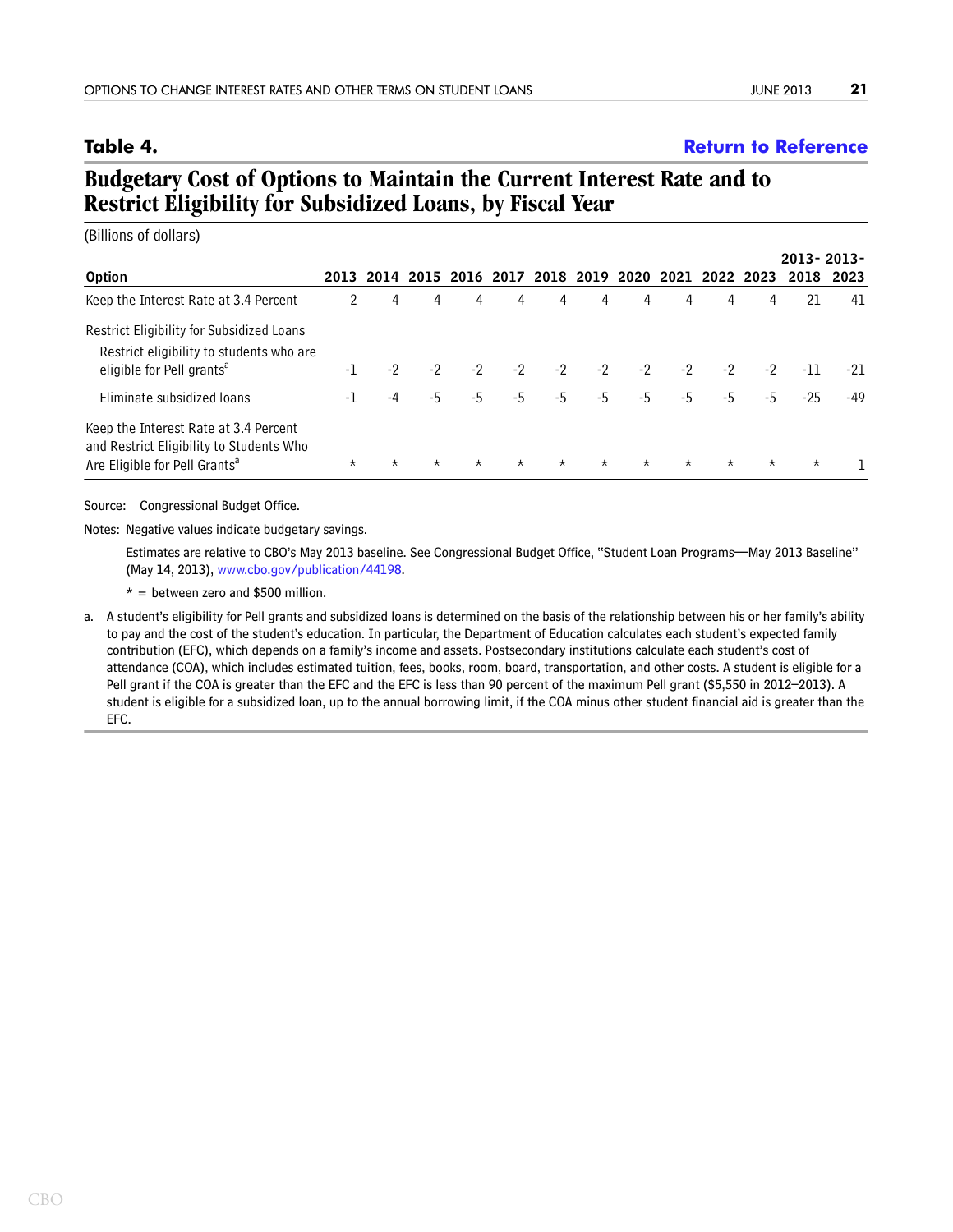### <span id="page-21-0"></span>**Table 5. [Return to Reference 1,](#page-11-0) [2](#page-12-0)**

# **Budgetary Cost Relative to Current Law of Options to Link Interest Rates on Federal Direct Student Loans to Market Rates, by Fiscal Year**

(Billions of dollars)

|                                                                                                                                                                        |     |     |                                                                     |                |                |       |       |      |       |           |       | 2013-2013-                                                            |        |
|------------------------------------------------------------------------------------------------------------------------------------------------------------------------|-----|-----|---------------------------------------------------------------------|----------------|----------------|-------|-------|------|-------|-----------|-------|-----------------------------------------------------------------------|--------|
| <b>Option</b>                                                                                                                                                          |     |     | 2013 2014 2015 2016 2017 2018 2019 2020 2021 2022 2023              |                |                |       |       |      |       |           |       | 2018                                                                  | 2023   |
|                                                                                                                                                                        |     |     |                                                                     |                |                |       |       |      |       |           |       | Link Interest Rates to 10-Year Treasury Note at Origination, Uncapped |        |
| Add-on of 3.0 percentage points for subsidized, unsubsidized,<br>and PLUS loans                                                                                        | 8   | 13  | 10                                                                  | 3              | -3             |       | -8    | -8   | -8    | -9        | $-9$  | 26                                                                    | $-16$  |
| Add-ons of 3.0 percentage points for subsidized and<br>unsubsidized loans and 4.0 percentage points for PLUS loans                                                     | 7   | 11  | 8                                                                   | $\overline{2}$ | $-4$           | $-7$  | $-9$  | $-9$ | $-10$ | $-10$     | $-10$ | 17                                                                    | $-31$  |
| Add-on of 4.0 percentage points for subsidized, unsubsidized,<br>and PLUS loans                                                                                        | 4   | 6   | 2                                                                   |                | -9             | $-13$ | $-14$ | -15  | -15   | -16       | $-16$ | -14                                                                   | -90    |
|                                                                                                                                                                        |     |     | Link Interest Rates to 10-Year Treasury Note at Origination, Capped |                |                |       |       |      |       |           |       |                                                                       |        |
| Add-on of 3.0 percentage points for subsidized, unsubsidized,<br>and PLUS loans (capped at 8.25 percent)                                                               | 8   | 13  | 10                                                                  |                |                | -2    | -3    | $-2$ | $-2$  | $-2$      | -1    | 33                                                                    | 23     |
| Add-ons of 3.0 percentage points for subsidized and<br>unsubsidized loans (capped at 8.25 percent) and<br>4.0 percentage points for PLUS loans (capped at 9.0 percent) | 7   | 11  | 8                                                                   | $\overline{2}$ | $-2$           | -4    | -4    | -4   | -4    | $-3$      | $-3$  | 23                                                                    | 5      |
| Add-on of 4.0 percentage points for subsidized, unsubsidized,<br>and PLUS loans (capped at 9.0 percent)                                                                | 5   | 7   | 3                                                                   | -2             | -6             | $-7$  | -8    | -8   | -8    | -8        | -8    | $-1$                                                                  | $-39$  |
|                                                                                                                                                                        |     |     | Link Interest Rates to 1-Year Treasury Note Each Year, Uncapped     |                |                |       |       |      |       |           |       |                                                                       |        |
| Add-on of 3.0 percentage points for subsidized, unsubsidized,<br>and PLUS loans                                                                                        | 10  | 12  | 5                                                                   |                | -1             | -1    | -1    | -1   | -1    | -1        | -1    | 25                                                                    | 21     |
| Add-on of 3.0 percentage points for subsidized and<br>unsubsidized loans and 4.0 percentage points for PLUS loans                                                      | 9   | 10  | 3                                                                   | -1             | $-2$           | $-2$  | $-2$  | $-3$ | $-3$  | $-3$      | $-3$  | 16                                                                    | 3      |
| Add-on of 4.0 percentage points for subsidized, unsubsidized,<br>and PLUS loans                                                                                        | 5   | 4   | $-3$                                                                | -7             | -8             | -8    | -8    | -8   | $-8$  | $-9$      | -9    | $-16$                                                                 | $-58$  |
|                                                                                                                                                                        |     |     | Link Interest Rates to 1-Year Treasury Note Each Year, Capped       |                |                |       |       |      |       |           |       |                                                                       |        |
| Add-on of 3.0 percentage points for subsidized, unsubsidized,                                                                                                          |     |     |                                                                     |                |                |       |       |      |       |           |       |                                                                       |        |
| and PLUS loans (capped at 8.25 percent)                                                                                                                                | 11  | 14  | 8                                                                   |                |                |       | 5     | 5    | 6     | 6         |       | 46                                                                    | 75     |
| Add-ons of 3.0 percentage points for subsidized and<br>unsubsidized loans (capped at 8.25 percent) and<br>4.0 percentage points for PLUS loans (capped at 9.0 percent) | 10  | 12  | 6                                                                   | 3              | $\overline{2}$ | 3     | 3     | 3    | 4     | 4         | 4     | 36                                                                    | 54     |
| Add-on of 4.0 percentage points for subsidized, unsubsidized,<br>and PLUS loans (capped at 9.0 percent)                                                                | 6   | 6   | $\star$                                                             | $-3$           | $-3$           | $-2$  | $-2$  | $-2$ | $-2$  | $\cdot$ l | $-1$  | 5                                                                     | -3     |
| Memorandum:<br>Budgetary Cost Under Current Law <sup>a</sup>                                                                                                           | -37 | -36 | -29                                                                 | $-20$          | $-13$          | -8    | -8    | -8   | -8    | -8        | -9    | $-144$                                                                | $-184$ |

Source: Congressional Budget Office.

Notes: Negative values indicate budgetary savings.

Estimates are relative to CBO's May 2013 baseline (see Congressional Budget Office, "Student Loan Programs—May 2013 Baseline" (May 14, 2013), [www.cbo.gov/publication/44198\)](http://www.cbo.gov/publication/44198) and are made under the assumption that interest rates for consolidation loans would be uncapped.

 $* =$  between -\$500 million and \$500 million.

a. After June 30, 2013, under current law, the fixed rate for subsidized and unsubsidized loans will be 6.8 percent; for PLUS loans, the rate will remain at 7.9 percent.